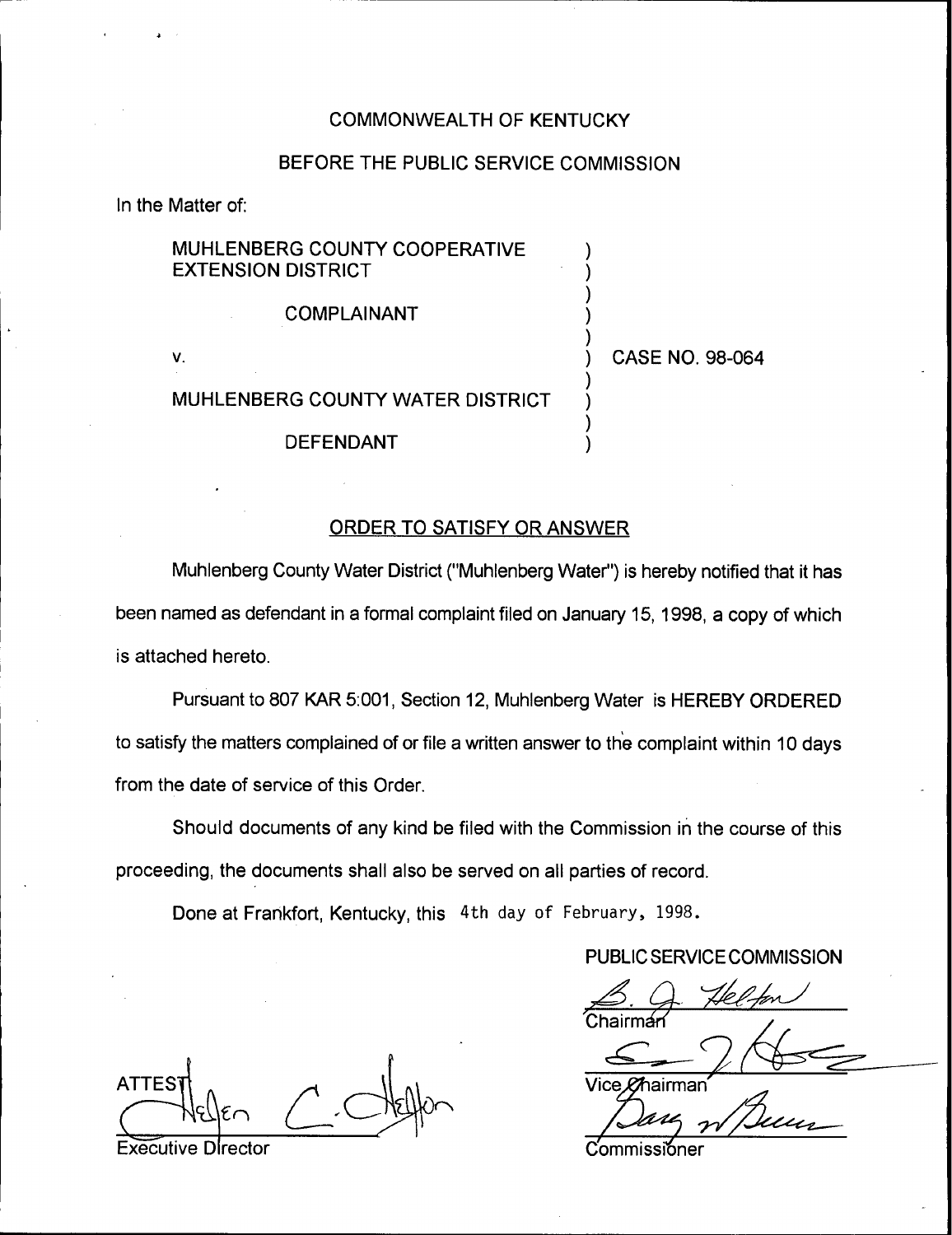)

) ) ) )<br>)

COMMONWEALTH OF KENTUCKY

 $# 98 - 00214$ 

#### BEFORE THE PUBLIC SERVICE COMMISSION

#### In the Matter of:

Nuhlenberg County Cooperative Ext. District ) (Your Full Name) ) COMPLAINANT

VS. )

Nuhlenberg County Water District (Name of Utility) **DEPENDANT**  JAN 1 5 1998

RECEIVED

PUBLIC SERVICE **COMMISSION** 

~.'f-ocof

COMP LA l NT

The complaint of Muhlenberg County Coop. Ext. District respectfully shows: (Your Full Name)

(a) Nuhlenberg County Cooperative Extension Service (Your Full Name)

> PO Box 199, Greenville, KY, 42345 (Your Address)

(b) Nuhlenberg County Water District (Name of Utility)

> PO Box 348; Greenville, KY, 42345 (Address of Utility)

(c) That: Nuhlenberg County Water District Board refuses to enter into <sup>a</sup> (Describe here, attaching additional sheets if

special contract with the Nuhlenberg County Cooperative Extension District necessary, the specific act, fully and clearly, or facts

(a local taxing district} to allow for a rate reduction for a three inch that are the reason and basis for the complaint.)

water meter.

Continued on Next Page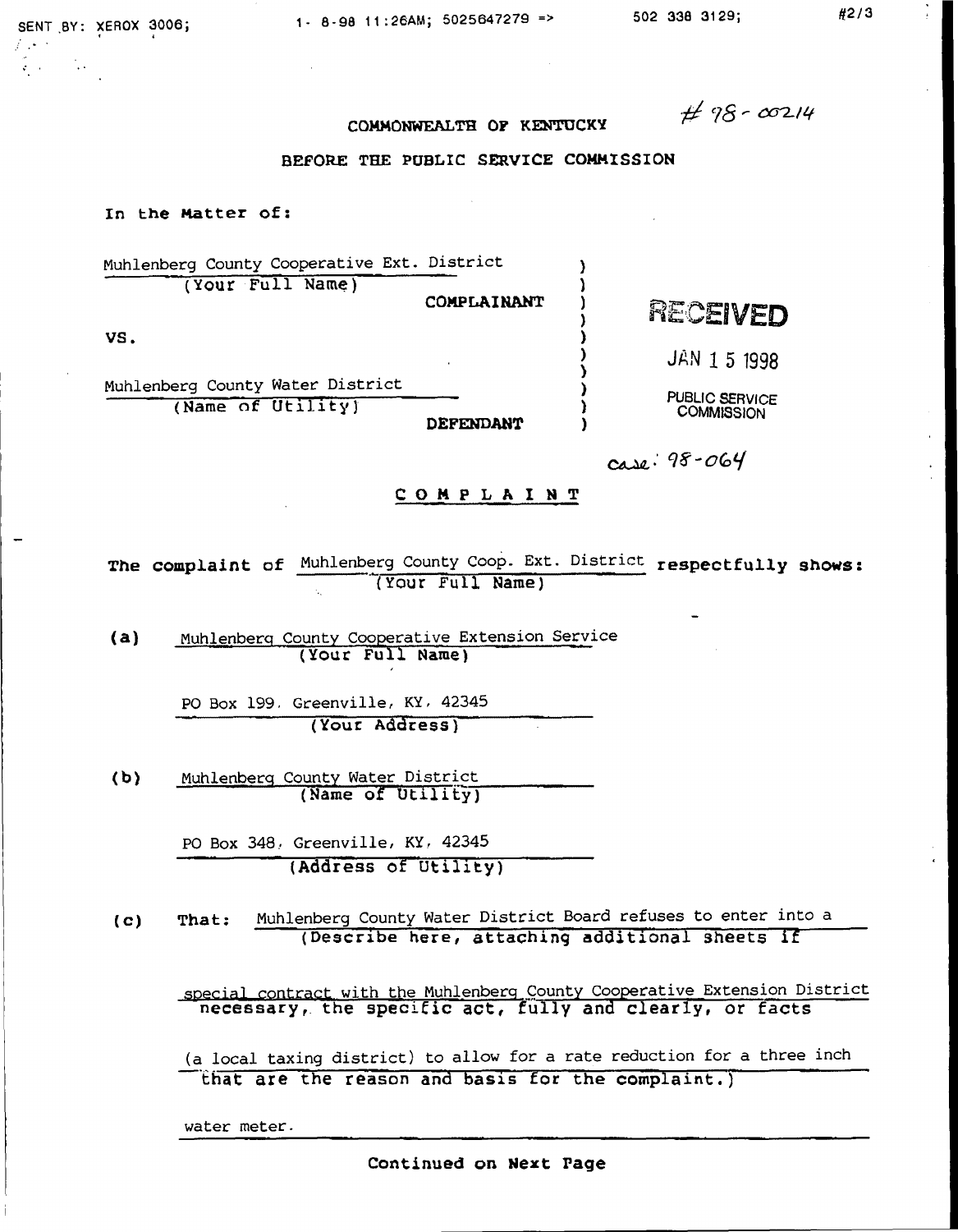$\ddot{\ddot{\cdot}}$ 

 $\tilde{\cdot}$ 

Muhlenberg Cty. Coop. Ext. Disvs Muhlenberg County Water Distric (Your Name) (Utility Name)

Page 2

This refusal was in part based on the statement that only three three-inch water meters would be in operation in the county including the one for the new Extension Building and the other two being the two high schools and that it would not be fair to the schools if we received <sup>a</sup> rate reduction and they did not.

Wherefore, complainant asks that the Muhlenberg Gounty Water (Specifically state the

District reduces the monthly rate and charges a rate based on monthly relief desired.)

water usage and a reasonable fee for the district's required annual

inspection of the three-inch meter.

| Dated at Greenville |             | . Kentucky, this $\frac{12th}{ }$ day |  |  |
|---------------------|-------------|---------------------------------------|--|--|
|                     | (Your City) |                                       |  |  |

| of | January | $.19^{98}$                              |
|----|---------|-----------------------------------------|
|    | (Month) |                                         |
|    |         | Varrell Sempson Extenion April ; Agrist |
|    |         |                                         |
|    |         |                                         |

NA (Name and address of attorney, if any)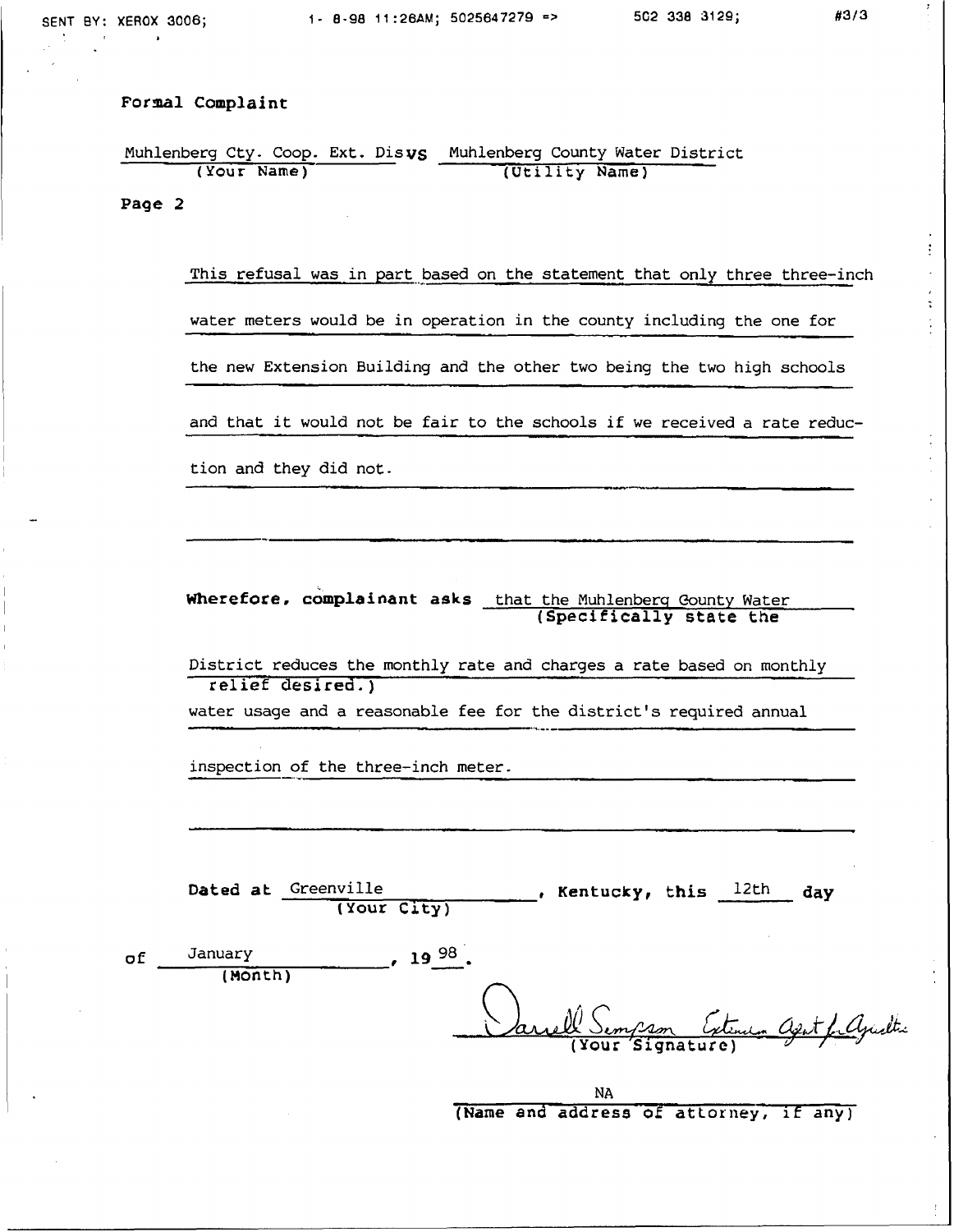Lexington, Kentucky 40546

RESIDENT INSTRUCTION AGRICULTURAL EXPERIMENT STATION COOPERATIVE EXTENSION SERVICE



#### COOPERATIVE EXTENSION SERVICE

REPLY TO:

Muhlenberg County Extension Office PO Box <sup>1</sup>99 Greenville, KY 42345 January 12, 1998

To Whom It May Concern,

The enclosed letters describe the situation and request in full. Also enclosed are the <sup>1</sup> 997 water bills for the two schools which clearly show that their usage is greater than the new Extension Building, thus the rate reduction justification.

Sincerely,

 $\bigcirc$ WSignson

Darrell Simpson County Extension Agent for Agriculture

Enclosure

Educational programs of the Kentucky Cooperative Extension Service serve all people regardless of race, color, age, sex, religion, disability, or national origin. UNIVERSiTY OF KENTUCKY, KENTUCKY STATE UNIVERSITY, <sup>U</sup> S, DEPARTMENT OF AGRICULTURE, AND KENTUCKY COUNTIES, COOPERATING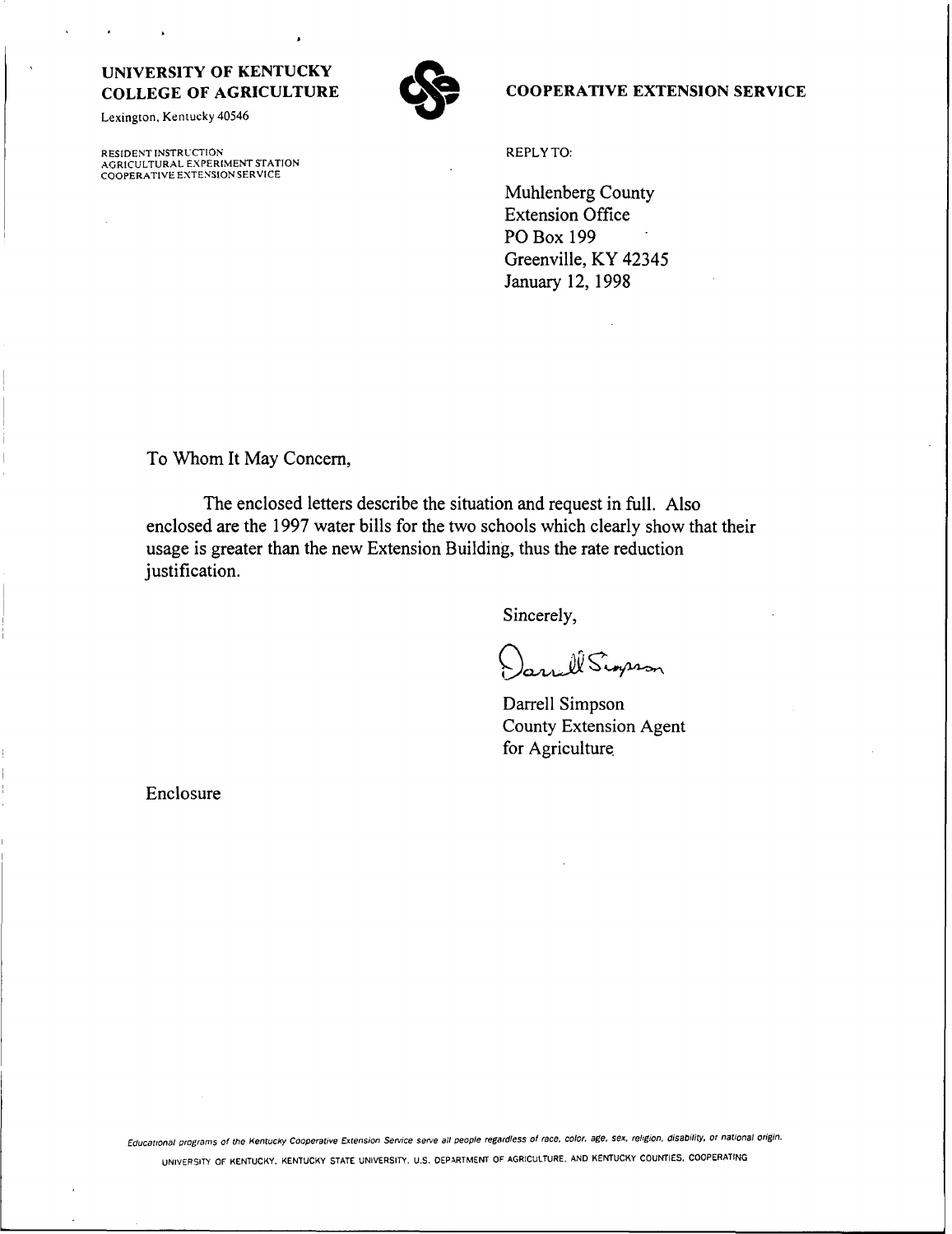Lexington, Kentucky 40546

RESIDENT INSTRUCTION<br>AGRICULTURAL EXPERIMENT STATION<br>COOPERATIVE EXTENSION SERVICE

 $X^p+2^q$ 

**COOPERATIVE EXTENSION SERVICE** 

REPLYTO:

Muhlenberg County **Extension Office PO Box 199** Greenville, KY 42345 January 7, 1998

Muhlenberg County Board of Education ATTN: Mr. Jeff Travis PO Box 167 Greenville, KY 42345

Dear Mr. Travis,

On behalf of the Muhlenberg County Extension Building Committee, I am requesting information regarding the monthly water bills for North and South High Schools. I would also like to know the enrollment as well as faculty numbers for each of the schools.

Please send a monthly listing of the water bills for each of the schools for 1997. I need this information as soon as possible.

Thank you in advance for your quick response to this open records request.

SH

49

 $7/4D$ 

Sincerely,

WSincron

Darrell Simpson **County Extension Agent** for Agriculture

FAculty<br>Cent.<br>Envollent

 $N$ H

53

Educational programs of the Kentucky Cooperative Extension Service serve all people regardless of race, color, age, sex, religion, disability, or national origin, UNIVERSITY OF KENTUCKY, KENTUCKY STATE UNIVERSITY, U.S. DEPARTMENT OF AGRICULTURE, AND KENTUCKY COUNTIES, COOPERATING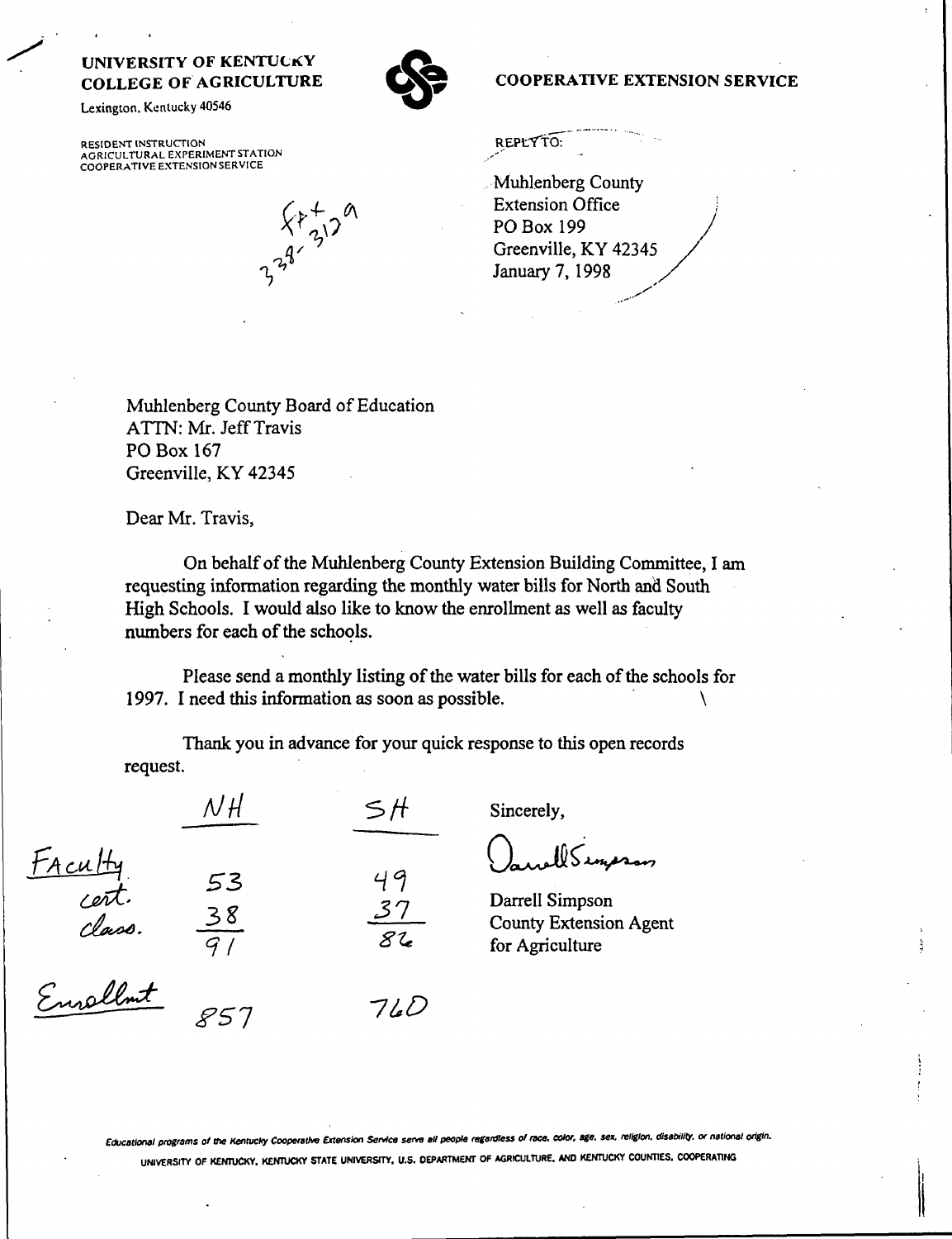计计算 医神经病 医神经病毒

| there we are the development<br>01/07/98                                                                                                                                                                                                                                                                                                                                                                                                                                                                                                                                                                                                                                                                                                                                                                                                                                                                                                                                                                                                                                                                                                                                                                                                                                                                                                                                                                                                                                                                                                                                                                                                                                                                                                                                                                                                                                                                                                                                                                                                                                                           | <b>SOUTH HIGH</b><br>Muhlenberg Co. Schools<br>07/01/97 thru 12/31/97                                                                                                                                                                                                                                                                                                                                                                                                                                                                                                                                                                                                                                                                                                                                                                                                                                                                                                                                                                                                                                                                                                                                                                                                                                                                                                                                                                                                                 | WATER AND SEWER REPORT                                     |                                                                                                                                                                      |                                                                                                                                                                                                                                                                                                                                                                                                                                                                                                                                                                                                                                                                                                                                                                                                                                                                                                                                                                                                                                                                                 |
|----------------------------------------------------------------------------------------------------------------------------------------------------------------------------------------------------------------------------------------------------------------------------------------------------------------------------------------------------------------------------------------------------------------------------------------------------------------------------------------------------------------------------------------------------------------------------------------------------------------------------------------------------------------------------------------------------------------------------------------------------------------------------------------------------------------------------------------------------------------------------------------------------------------------------------------------------------------------------------------------------------------------------------------------------------------------------------------------------------------------------------------------------------------------------------------------------------------------------------------------------------------------------------------------------------------------------------------------------------------------------------------------------------------------------------------------------------------------------------------------------------------------------------------------------------------------------------------------------------------------------------------------------------------------------------------------------------------------------------------------------------------------------------------------------------------------------------------------------------------------------------------------------------------------------------------------------------------------------------------------------------------------------------------------------------------------------------------------------|---------------------------------------------------------------------------------------------------------------------------------------------------------------------------------------------------------------------------------------------------------------------------------------------------------------------------------------------------------------------------------------------------------------------------------------------------------------------------------------------------------------------------------------------------------------------------------------------------------------------------------------------------------------------------------------------------------------------------------------------------------------------------------------------------------------------------------------------------------------------------------------------------------------------------------------------------------------------------------------------------------------------------------------------------------------------------------------------------------------------------------------------------------------------------------------------------------------------------------------------------------------------------------------------------------------------------------------------------------------------------------------------------------------------------------------------------------------------------------------|------------------------------------------------------------|----------------------------------------------------------------------------------------------------------------------------------------------------------------------|---------------------------------------------------------------------------------------------------------------------------------------------------------------------------------------------------------------------------------------------------------------------------------------------------------------------------------------------------------------------------------------------------------------------------------------------------------------------------------------------------------------------------------------------------------------------------------------------------------------------------------------------------------------------------------------------------------------------------------------------------------------------------------------------------------------------------------------------------------------------------------------------------------------------------------------------------------------------------------------------------------------------------------------------------------------------------------|
| <b>DATE</b><br>METER OR<br>ACCOUNT#                                                                                                                                                                                                                                                                                                                                                                                                                                                                                                                                                                                                                                                                                                                                                                                                                                                                                                                                                                                                                                                                                                                                                                                                                                                                                                                                                                                                                                                                                                                                                                                                                                                                                                                                                                                                                                                                                                                                                                                                                                                                | WATER/<br><b>GALLONS</b>                                                                                                                                                                                                                                                                                                                                                                                                                                                                                                                                                                                                                                                                                                                                                                                                                                                                                                                                                                                                                                                                                                                                                                                                                                                                                                                                                                                                                                                              | <b>WATER</b><br>COST                                       | <b>SEWER</b><br>COST                                                                                                                                                 | TOTAL<br>COST.                                                                                                                                                                                                                                                                                                                                                                                                                                                                                                                                                                                                                                                                                                                                                                                                                                                                                                                                                                                                                                                                  |
| 07/29/97<br>08/20/97<br>09/23/97<br>10/21/97<br>11/21/97<br>12/16/97                                                                                                                                                                                                                                                                                                                                                                                                                                                                                                                                                                                                                                                                                                                                                                                                                                                                                                                                                                                                                                                                                                                                                                                                                                                                                                                                                                                                                                                                                                                                                                                                                                                                                                                                                                                                                                                                                                                                                                                                                               | 3,197<br>3,486<br>2,579<br>1,532<br>1,910<br>1,280                                                                                                                                                                                                                                                                                                                                                                                                                                                                                                                                                                                                                                                                                                                                                                                                                                                                                                                                                                                                                                                                                                                                                                                                                                                                                                                                                                                                                                    | 944.09<br>1,023.57<br>774.14<br>486.22<br>601.63<br>424.60 | 253.00<br>233.95<br>507.00<br>448.18<br>355.50<br>353.55                                                                                                             | 1,197.09<br>1,257.52<br>1,281.14<br>$-934.40$<br>.957.13<br>$778 - 15$                                                                                                                                                                                                                                                                                                                                                                                                                                                                                                                                                                                                                                                                                                                                                                                                                                                                                                                                                                                                          |
| つみこす みをせる トラ                                                                                                                                                                                                                                                                                                                                                                                                                                                                                                                                                                                                                                                                                                                                                                                                                                                                                                                                                                                                                                                                                                                                                                                                                                                                                                                                                                                                                                                                                                                                                                                                                                                                                                                                                                                                                                                                                                                                                                                                                                                                                       | 13,984                                                                                                                                                                                                                                                                                                                                                                                                                                                                                                                                                                                                                                                                                                                                                                                                                                                                                                                                                                                                                                                                                                                                                                                                                                                                                                                                                                                                                                                                                | 4,254.25                                                   | 2,151.18                                                                                                                                                             | 6,405.43                                                                                                                                                                                                                                                                                                                                                                                                                                                                                                                                                                                                                                                                                                                                                                                                                                                                                                                                                                                                                                                                        |
| برزاقوك فلإبراجية وسادره<br>医运动时控制器<br>manag nga Kabupatèn Ing<br>化乙酰苯甲酸 医阿拉伯氏征<br>ે કેપ્ટન્સિયા કર્યું કે પ્રમુખ કે પ્રેસિવર્ટ જોઈ.<br>ડેપ - પેટેલ કેપ્ટેસ્ટિક સ્વાર્ટ કે ટ્રેસ ટે ટ્રેસ<br>$\label{eq:3} \frac{1}{2} \cos \frac{\pi}{2} \frac{1}{2} \sum_{i=1}^n \frac{1}{2} \left( \frac{1}{2} \frac{1}{2} \frac{1}{2} \frac{1}{2} \frac{1}{2} \frac{1}{2} \frac{1}{2} \right) \sin \frac{\pi}{2} \, .$<br>A Pilot<br>se el siste, desen<br>स्तुत्व <del>स्</del> ट्री किञ्चन चलते सम्राटने त<br>SS SALAR REPORT OF THE ST<br>المنافذ العاملية والمعارض<br>لمحاوية والمروق والمهجرة والإراد<br>لأمام وحملاتهم ووموجب والمنا<br>્યાન માટે કે જે પ્રાથમિક વિદેશ કરી છે. જે પ્રાથમિક વિદેશના પ્રાથમિક વિદેશના માટે પ્રાથમિક વિદેશના માટે પ્રાથમિ<br>વિદેશના પ્રાથમિક વિદેશના પ્રાથમિક વિદેશના પ્રાથમિક વિદેશના પ્રાથમિક વિદેશના પ્રાથમિક વિદેશના પ્રાથમિક વિદેશના<br>300 A 동일 작품 중요<br>기타 동일<br>ો ગામ છે. આ ગામમાં આવેલું એક<br>London Company of the State State<br>الجراح والموجود والأمراء والرابي والمرادات<br>vollengen i 1968 i<br>કેર એક્ટર સ્વામિત્રણ સમય ર<br>والمستوفية والمتعارضة والمتناقصة المعارب<br>ધ્યાનીક કેપ્રેગ્રેટેને એપ કેપ્લ લ<br><b>上海開始統立統</b> 所。<br>તેને અને ફેસ્ટ કરી છે. એક એક વિચાર કરી છે.<br>್ರಾಜರ್ಫೇಟ್ ಪ್ರಕರಣ ಕೆತ್ತರ್ಜಿಲ್ ಎಂ<br>िर्वित के अनुसार मुस्ल <b>्लाह</b> तके ए<br>A GUN LOOK AND AN OFFICIAL ATT<br>$\epsilon \epsilon = \omega \epsilon$ , and $\omega \epsilon \approx 2.5$ , and<br>$\mathcal{A}^{\mathcal{A}}$ and $\mathcal{A}^{\mathcal{A}}$ are the set of the set of $\mathcal{A}^{\mathcal{A}}$<br>$\mathcal{L}(\mathcal{L}(\mathcal{A}))$ is a subset of the set of $\mathcal{L}(\mathcal{L}(\mathcal{A}))$ . Then<br>$\label{eq:2.1} \mathcal{L}(\mathcal{L}^{\mathcal{L}}(\mathcal{L}^{\mathcal{L}})) = \mathcal{L}(\mathcal{L}^{\mathcal{L}}(\mathcal{L}^{\mathcal{L}}))$<br>$\label{eq:2.1} \mathcal{L}(\mathcal{L}^{\mathcal{L}}(\mathcal{L}^{\mathcal{L}})) = \mathcal{L}(\mathcal{L}^{\mathcal{L}}(\mathcal{L}^{\mathcal{L}}))$<br>$\mathcal{L}_{\text{max}} = \mathcal{H}(\mathcal{L}_{\text{max}})$ , where $\mathcal{L}_{\text{max}}$ | $\sim$<br>医原子 医牙<br>$\label{eq:2} \mathcal{L} = \frac{1}{2} \sum_{i=1}^n \mathcal{L}^i \mathcal{L}^i \mathcal{L}^i \mathcal{L}^i \mathcal{L}^i \mathcal{L}^i \mathcal{L}^i \mathcal{L}^i \mathcal{L}^i \mathcal{L}^i \mathcal{L}^i \mathcal{L}^i \mathcal{L}^i \mathcal{L}^i \mathcal{L}^i \mathcal{L}^i \mathcal{L}^i \mathcal{L}^i \mathcal{L}^i \mathcal{L}^i \mathcal{L}^i \mathcal{L}^i \mathcal{L}^i \mathcal{L}$<br>a na <mark>shekar</mark> a ta 1970 na kata 1970.<br>Na kata 1970 na kata 1970 na kata 1970<br>$\label{eq:2} \mathcal{F}(\mathbf{y},\mathbf{y},\mathbf{y}) = \mathcal{F}(\mathbf{y},\mathbf{y})$<br>$\mathcal{L}^{\mathcal{L}}(\mathcal{L}^{\mathcal{L}})$ , where $\mathcal{L}^{\mathcal{L}}(\mathcal{L}^{\mathcal{L}})$<br>$\label{eq:2} \mathcal{L}^{\text{max}}_{\text{max}}(\mathcal{L}^{\text{max}}_{\text{max}})$<br>$\begin{split} \mathcal{L}_{\mathcal{F}} & = \mathcal{L}_{\mathcal{F}} \mathcal{L}_{\mathcal{F}} \mathcal{L}_{\mathcal{F}} \mathcal{L}_{\mathcal{F}} \mathcal{L}_{\mathcal{F}} \mathcal{L}_{\mathcal{F}} \mathcal{L}_{\mathcal{F}} \mathcal{L}_{\mathcal{F}} \mathcal{L}_{\mathcal{F}} \mathcal{L}_{\mathcal{F}} \mathcal{L}_{\mathcal{F}} \mathcal{L}_{\mathcal{F}} \mathcal{L}_{\mathcal{F}} \mathcal{L}_{\mathcal{F}} \mathcal{L}_{\mathcal{F}} \mathcal{L}_{\mathcal{F}} \mathcal{L}_{\mathcal$<br>$\frac{1}{2}$ , and the second contribution<br>skilled and the state<br>医心静脉 化汽油油<br><b>State State State</b><br>しずきょうそう |                                                            | $\mathbb{R}^n$                                                                                                                                                       | <b>Company Protection</b><br>i vizmen BSA ji drat<br>po do derech katolika.<br>: 1994ع) في البراطانية بالمستقرة.<br>المستقرأة معاونة في المستقرئة المستقرة<br>يمون تبارها<br>ා පොල්බියිය කියල් වුණ විශාලිප්<br>ાર પ્રાપ્ય પ્રાપ્ય પ્રમાણ અને વાર્ય છે. આ વિસ્તાર કરી કે દૂધ કરે છે.<br>સંસ્કૃતિ<br>ે પ્રાપ્ત કરવામાં પ્રાપ્ત કરી અને અને જો એક સ્થાનિક કરી છે. આ ગામમાં પ્રાપ્ત કરવામાં આવે છે. આ ગામમાં પ્રાપ્ત ક<br><b>第5000</b><br>a series of the series of the<br>ા પર પાક પણ કરવામાં કેવા પ્રવર્ગ જિલ્લાઓ <del>જ</del> ોતી<br>$\label{eq:2} \mathcal{L}(\mathcal{L}_{\mathcal{A}}) = \mathcal{L}(\mathcal{A} \otimes \mathcal{L}_{\mathcal{A}}) = \frac{1}{2} \sum_{i=1}^n \frac{1}{2} \sum_{j=1}^n \frac{1}{2} \sum_{j=1}^n \frac{1}{2} \sum_{j=1}^n \frac{1}{2} \sum_{j=1}^n \frac{1}{2} \sum_{j=1}^n \frac{1}{2} \sum_{j=1}^n \frac{1}{2} \sum_{j=1}^n \frac{1}{2} \sum_{j=1}^n \frac{1}{2} \sum_{j=1}^n \frac{1$<br>والكاليات فتعاقلها والمتلوث وتباهدونا<br>$\label{eq:2} \begin{split} \mathcal{P}(X) = \mathcal{P}(X) \mathcal{P}(X) = \mathcal{P}(X) \end{split}$ |
| $\label{eq:2.1} \mathcal{L}(\mathcal{L}_{\mathcal{A}}) = \mathcal{L}(\mathcal{L}_{\mathcal{A}}) = \mathcal{L}(\mathcal{L}_{\mathcal{A}}) = \mathcal{L}(\mathcal{L}_{\mathcal{A}})$<br>$\label{eq:2.1} \begin{split} \mathcal{L}^{(1)}\left(\mathbf{r},\mathbf{r}\right) & = \mathcal{L}^{(1)}\left(\mathbf{r},\mathbf{r}\right) + \mathcal{L}^{(2)}\left(\mathbf{r},\mathbf{r}\right) + \mathcal{L}^{(1)}\left(\mathbf{r},\mathbf{r}\right) \\ & = \mathcal{L}^{(1)}\left(\mathbf{r},\mathbf{r}\right) + \mathcal{L}^{(1)}\left(\mathbf{r},\mathbf{r}\right) + \mathcal{L}^{(2)}\left(\mathbf{r},\mathbf{r}\right) \\ & = \mathcal{L}^{(1)}\left$<br>$\mathcal{O}(\mathcal{O}(\log n)$ , we have a set $\mathcal{O}(\log n)$<br>$\mathcal{A}^{\mathcal{A}}$ , where $\mathcal{A}^{\mathcal{A}}$ and $\mathcal{A}^{\mathcal{A}}$                                                                                                                                                                                                                                                                                                                                                                                                                                                                                                                                                                                                                                                                                                                                                                                                                                                                                                                                                                                                                                                                                                                                                                                                                                                                    | et in 1<br>Here and the state of<br>$\mathcal{F}(\mathcal{F}_1,\mathcal{F}_2)$ . The set of $\mathcal{F}_1$<br><b>Construction</b><br>$\mu$ , $\mu$ , $\mu$ , $\mu$ , $\mu$ , $\mu$<br><b>Contract</b>                                                                                                                                                                                                                                                                                                                                                                                                                                                                                                                                                                                                                                                                                                                                                                                                                                                                                                                                                                                                                                                                                                                                                                                                                                                                                |                                                            |                                                                                                                                                                      | and something and the state<br><b>Service Started</b>                                                                                                                                                                                                                                                                                                                                                                                                                                                                                                                                                                                                                                                                                                                                                                                                                                                                                                                                                                                                                           |
| state and the control of the control<br>and an expression experience<br>经国际网络经济 经公司保险收货 网络阿拉伯人                                                                                                                                                                                                                                                                                                                                                                                                                                                                                                                                                                                                                                                                                                                                                                                                                                                                                                                                                                                                                                                                                                                                                                                                                                                                                                                                                                                                                                                                                                                                                                                                                                                                                                                                                                                                                                                                                                                                                                                                     | $\sim 10^{-10}$<br>$\sim$ $\sim$<br>$\sim 100$ GPA $\sim 10^{-10}$<br>$\label{eq:1} \mathcal{L}(\mathcal{L}) = \mathcal{L}(\mathbf{X}) + \mathcal{L}(\mathbf{X}) + \mathcal{L}(\mathbf{X}) + \mathcal{L}(\mathbf{X}) + \mathcal{L}(\mathbf{X}) + \mathcal{L}(\mathbf{X}) + \mathcal{L}(\mathbf{X}) + \mathcal{L}(\mathbf{X}) + \mathcal{L}(\mathbf{X}) + \mathcal{L}(\mathbf{X}) + \mathcal{L}(\mathbf{X}) + \mathcal{L}(\mathbf{X}) + \mathcal{L}(\mathbf{X}) + \mathcal{L}(\mathbf{X}) + \mathcal{L}(\mathbf{X}) + \mathcal{L$<br><b>Contract Super Version Contract of the Contract of Section</b>                                                                                                                                                                                                                                                                                                                                                                                                                                                                                                                                                                                                                                                                                                                                                                                                                                                                                 |                                                            | <b>Contract</b><br>$\sim 100$ km s $^{-1}$<br><b>DEN MANARE STANDARD AND A STANDARD AND A STANDARD AND A STANDARD AND A STANDARD AND A STANDARD AND A STANDARD A</b> | <b>Contractor</b>                                                                                                                                                                                                                                                                                                                                                                                                                                                                                                                                                                                                                                                                                                                                                                                                                                                                                                                                                                                                                                                               |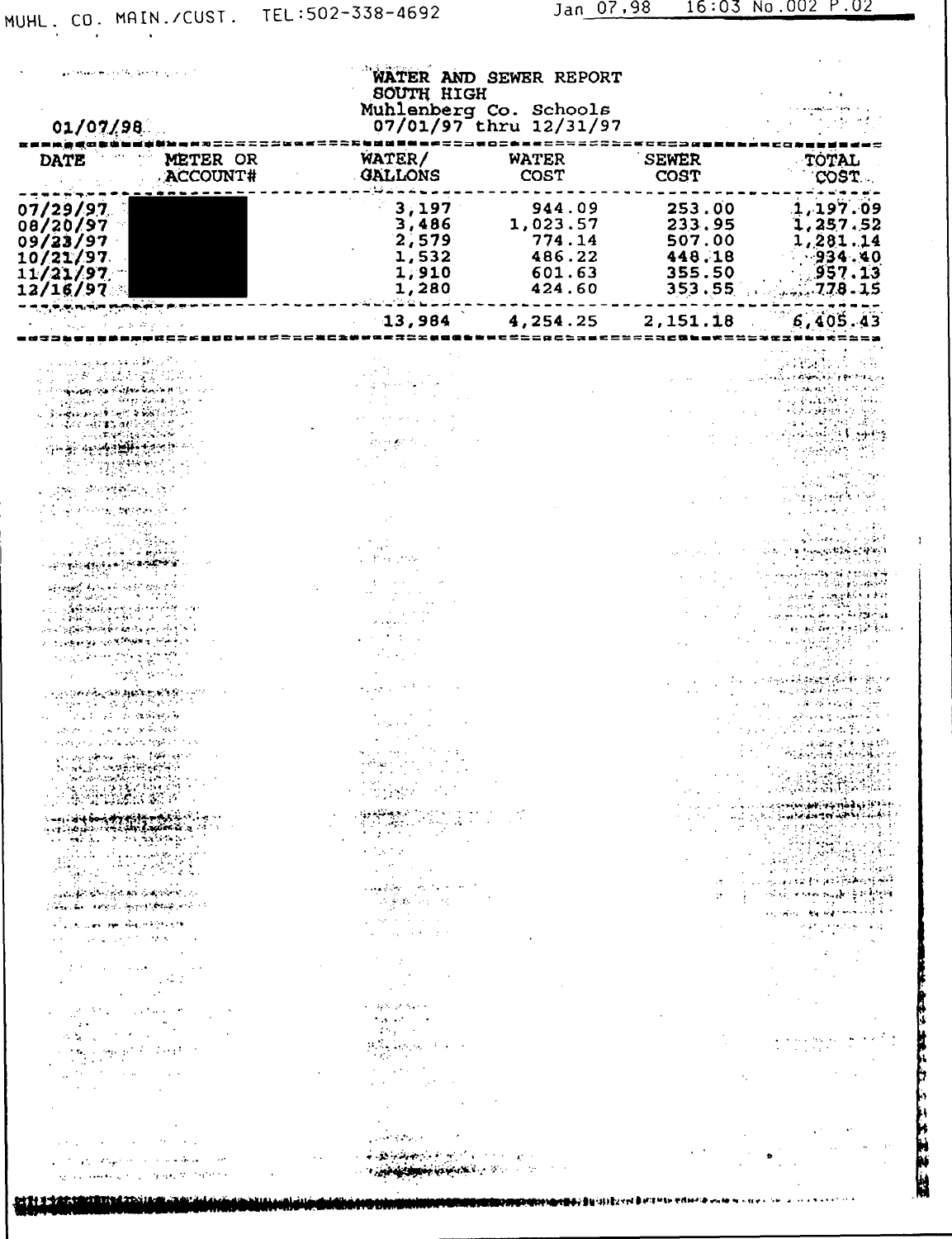$\ddot{\cdot}$ 

**医性质血红素 医上部心理 法一方法的法律** 

| ondoor the second Content on a<br>.91/07/98                                                                                                                                                                                                                                                                                                                                                                                                                 | WATER AND SEWER REPORT<br>NORTH HIGH<br>Muhlenbarg Co. Schools<br>07/01/97 thru 12/31/97                                                                                                                                                                                                                                                                                                                                                                                                                                                                                                                                                                |                                                                |                                                          | 主义的 化对称乙酮丙醇酸                                                                                                                                                                                                                                                                                |  |
|-------------------------------------------------------------------------------------------------------------------------------------------------------------------------------------------------------------------------------------------------------------------------------------------------------------------------------------------------------------------------------------------------------------------------------------------------------------|---------------------------------------------------------------------------------------------------------------------------------------------------------------------------------------------------------------------------------------------------------------------------------------------------------------------------------------------------------------------------------------------------------------------------------------------------------------------------------------------------------------------------------------------------------------------------------------------------------------------------------------------------------|----------------------------------------------------------------|----------------------------------------------------------|---------------------------------------------------------------------------------------------------------------------------------------------------------------------------------------------------------------------------------------------------------------------------------------------|--|
| METER OR                                                                                                                                                                                                                                                                                                                                                                                                                                                    | WATER/                                                                                                                                                                                                                                                                                                                                                                                                                                                                                                                                                                                                                                                  | <b>WATER</b>                                                   | <b>SEWER</b>                                             |                                                                                                                                                                                                                                                                                             |  |
| ACCOUNT#                                                                                                                                                                                                                                                                                                                                                                                                                                                    | GALLONS -                                                                                                                                                                                                                                                                                                                                                                                                                                                                                                                                                                                                                                               | <b>COST</b>                                                    | COST                                                     | TOTAL<br>COST:                                                                                                                                                                                                                                                                              |  |
| 07/03/97<br>08/06/97<br>09/09/97<br>10/03/97<br>$11/06/97$<br>12/04/97                                                                                                                                                                                                                                                                                                                                                                                      | $-945$<br>8,850<br>5,583<br>3,612<br>2,443<br>1,131                                                                                                                                                                                                                                                                                                                                                                                                                                                                                                                                                                                                     | 324.79<br>2,498.67<br>1,600.24<br>1,058.22<br>751.40<br>382.73 | 253.00<br>233.95<br>507.00<br>448.18<br>355.50<br>353.55 | 577.79<br>2,732.62<br>2,107.24<br>1,506.40<br>1,106.90<br>736.28                                                                                                                                                                                                                            |  |
|                                                                                                                                                                                                                                                                                                                                                                                                                                                             | 22,564                                                                                                                                                                                                                                                                                                                                                                                                                                                                                                                                                                                                                                                  | 6,616.05)                                                      | 2,151.18                                                 | 8,767.23                                                                                                                                                                                                                                                                                    |  |
|                                                                                                                                                                                                                                                                                                                                                                                                                                                             |                                                                                                                                                                                                                                                                                                                                                                                                                                                                                                                                                                                                                                                         |                                                                |                                                          | <b>Service Monter</b>                                                                                                                                                                                                                                                                       |  |
| والمنافع والمتناقب لتعميلهم والمتعارض ومترافق والمراد<br>રાખિયાના ઉત્તર દઈ હરિયાની પરિદેશ રહેશ વાંચ<br>$\label{eq:2} \mathcal{L}_{\mathcal{B}}(\mathcal{L}_{\mathcal{B}}) = \mathcal{L}_{\mathcal{B}}(\mathcal{L}_{\mathcal{B}}) + \mathcal{L}_{\mathcal{B}}(\mathcal{L}_{\mathcal{B}}) + \mathcal{L}_{\mathcal{B}}(\mathcal{L}_{\mathcal{B}})$<br>ද කෙර දින <b>ත්රම්ව වර</b> ද්දේ (Ch                                                                      |                                                                                                                                                                                                                                                                                                                                                                                                                                                                                                                                                                                                                                                         |                                                                |                                                          |                                                                                                                                                                                                                                                                                             |  |
| ZIE BROWNER HAD NATIONAL POWER TO THE                                                                                                                                                                                                                                                                                                                                                                                                                       | <b>State</b>                                                                                                                                                                                                                                                                                                                                                                                                                                                                                                                                                                                                                                            |                                                                |                                                          |                                                                                                                                                                                                                                                                                             |  |
| $\alpha$ , $\alpha$ , $\alpha$<br>後の人<br>geographical and companies that are                                                                                                                                                                                                                                                                                                                                                                                |                                                                                                                                                                                                                                                                                                                                                                                                                                                                                                                                                                                                                                                         |                                                                |                                                          |                                                                                                                                                                                                                                                                                             |  |
|                                                                                                                                                                                                                                                                                                                                                                                                                                                             | エナキャー<br>医环形的                                                                                                                                                                                                                                                                                                                                                                                                                                                                                                                                                                                                                                           |                                                                |                                                          |                                                                                                                                                                                                                                                                                             |  |
| للافتال والكاري والمطول الأوران وال<br>ومسالمه أوالمهاجرة والمتجار<br>းမျှ မွန်းရှိတွန်းအလုံးများများ<br>ကိုးမြှင့်ရှိတွေ့နှိုင်းများ အလုပ်က<br>المستحار المتواطن والمتحاول والمهابات<br>मोर्चकोलिस्टेडिया <b>जिल्लामा से</b> से लिए होता. या तात                                                                                                                                                                                                           | $\mathcal{L}(\mathcal{L}^{\text{max}}_{\mathcal{L}})$ and $\mathcal{L}^{\text{max}}_{\mathcal{L}}$<br>a ang pangkalang.<br>Talam manalang                                                                                                                                                                                                                                                                                                                                                                                                                                                                                                               |                                                                |                                                          | $\varphi$ is equal to $\varphi$ .<br>သေ့ အာရှေ့ဒါ ၃ ခုနှစ် နှစ် ၈ ခုနှစ်<br>$\mathbf{g}_{\mathcal{A}}(\mathbf{g}_{\mathcal{A}}) = \mathbf{1}_{\mathcal{A}}(\mathbf{g}_{\mathcal{A}}) \mathbf{1}_{\mathcal{A}}(\mathbf{g}_{\mathcal{A}}) \mathbf{1}_{\mathcal{A}}(\mathbf{g}_{\mathcal{A}})$ |  |
|                                                                                                                                                                                                                                                                                                                                                                                                                                                             | $\mathcal{L}$ . The set of the set of $\mathcal{L}$                                                                                                                                                                                                                                                                                                                                                                                                                                                                                                                                                                                                     |                                                                |                                                          |                                                                                                                                                                                                                                                                                             |  |
|                                                                                                                                                                                                                                                                                                                                                                                                                                                             | $\mathcal{F}_{\mathbf{A}}$ , and $\mathcal{F}_{\mathbf{A}}$ for the $\mathcal{F}_{\mathbf{A}}$ , $\mathcal{F}_{\mathbf{A}}$                                                                                                                                                                                                                                                                                                                                                                                                                                                                                                                             |                                                                |                                                          | and the contribution of a provident provide                                                                                                                                                                                                                                                 |  |
| ા હતું. મહિન્દ્રો દરમાણ કે મુખ્ય પ્રદેશ તેનું છે.<br>" પણ જાણા વાર્દાણ કે દુરમાણ કે દરમાણ કે દુરમાણ<br>به الأرمية للمؤرخة.<br>and application of a state of the state of                                                                                                                                                                                                                                                                                    | $\mathcal{A}$ gas for an experimental $\mathcal{A}$                                                                                                                                                                                                                                                                                                                                                                                                                                                                                                                                                                                                     |                                                                |                                                          | a sa sa sa taong pagkang kana<br>人名加尔科 网络异常数学的<br>والتهار فكمعتبث كومور كالداران والأواوي                                                                                                                                                                                                   |  |
|                                                                                                                                                                                                                                                                                                                                                                                                                                                             | $\begin{aligned} \frac{\partial}{\partial t} \left( \frac{\partial}{\partial t} \right)^2 & = \frac{\partial}{\partial t} \left( \frac{\partial}{\partial t} \right)^2 & = \frac{\partial}{\partial t} \left( \frac{\partial}{\partial t} \right)^2 & = \frac{\partial}{\partial t} \left( \frac{\partial}{\partial t} \right)^2 & = \frac{\partial}{\partial t} \left( \frac{\partial}{\partial t} \right)^2 & = \frac{\partial}{\partial t} \left( \frac{\partial}{\partial t} \right)^2 & = \frac{\partial}{\partial t} \left( \frac{\partial}{\partial t} \right)^2 & = \frac{\partial}{\partial t} \left( \frac{\partial}{\partial t} \right)^2 &$ |                                                                |                                                          | <b>The Card</b><br>医腹膜炎 医                                                                                                                                                                                                                                                                   |  |
| $\mathcal{L}_{\text{max}}$ and $\mathcal{L}_{\text{max}}$ and $\mathcal{L}_{\text{max}}$                                                                                                                                                                                                                                                                                                                                                                    | $\mathcal{L}^{\mathcal{L}}(\mathcal{M})$ , we can also assume that                                                                                                                                                                                                                                                                                                                                                                                                                                                                                                                                                                                      |                                                                |                                                          |                                                                                                                                                                                                                                                                                             |  |
| والمراد والمتوافقة فعاربه والراسلي والمجتمعين والمرا<br>$\label{eq:4} \frac{1}{2}\sum_{i=1}^n\frac{1}{2}\sum_{i=1}^n\frac{1}{2}\sum_{i=1}^n\left(\frac{1}{2}\sum_{i=1}^n\frac{1}{2}\sum_{i=1}^n\frac{1}{2}\sum_{i=1}^n\frac{1}{2}\sum_{i=1}^n\frac{1}{2}\sum_{i=1}^n\frac{1}{2}\sum_{i=1}^n\frac{1}{2}\sum_{i=1}^n\frac{1}{2}\sum_{i=1}^n\frac{1}{2}\sum_{i=1}^n\frac{1}{2}\sum_{i=1}^n\frac{1}{2}\sum_{i=1}^n\$                                            | दर स्कूलिय कर पार्टी है।<br>लेक्सी किया                                                                                                                                                                                                                                                                                                                                                                                                                                                                                                                                                                                                                 |                                                                |                                                          | 计变形 人名卡奇<br>state of the company of the                                                                                                                                                                                                                                                     |  |
| 网络番茄 化氧化物 化三苯<br>$\mathcal{L}(\mathcal{L}(\mathcal{H}^{\mathcal{L}}_{\mathcal{L}}))$ and $\mathcal{L}(\mathcal{L}(\mathcal{L}^{\mathcal{L}}_{\mathcal{L}}))$ . Then                                                                                                                                                                                                                                                                                         | المناور الرواد والمتعاقلين                                                                                                                                                                                                                                                                                                                                                                                                                                                                                                                                                                                                                              |                                                                |                                                          |                                                                                                                                                                                                                                                                                             |  |
| a gang Kompany perikiran ana salah                                                                                                                                                                                                                                                                                                                                                                                                                          |                                                                                                                                                                                                                                                                                                                                                                                                                                                                                                                                                                                                                                                         |                                                                | $\alpha_{\rm{max}} = 1.25$ and $\alpha_{\rm{max}}$       | $\sim 20$                                                                                                                                                                                                                                                                                   |  |
| $\mathcal{L}(\mathcal{L}(\mathcal{L}(\mathcal{L}(\mathcal{L}(\mathcal{L}(\mathcal{L}(\mathcal{L}(\mathcal{L}(\mathcal{L}(\mathcal{L}(\mathcal{L}(\mathcal{L}(\mathcal{L}(\mathcal{L}(\mathcal{L}(\mathcal{L}(\mathcal{L}(\mathcal{L}(\mathcal{L}(\mathcal{L}(\mathcal{L}(\mathcal{L}(\mathcal{L}(\mathcal{L}(\mathcal{L}(\mathcal{L}(\mathcal{L}(\mathcal{L}(\mathcal{L}(\mathcal{L}(\mathcal{L}(\mathcal{L}(\mathcal{L}(\mathcal{L}(\mathcal{L}(\mathcal{$ | $\mathcal{L}(\mathcal{O}_{\mathcal{C}})$ and $\mathcal{L}(\mathcal{O}_{\mathcal{C}})$<br><b>Professional</b>                                                                                                                                                                                                                                                                                                                                                                                                                                                                                                                                            |                                                                |                                                          | and the property of the second control<br>$\mathcal{M}(\mathcal{O}_{\mathbb{C}})$ , and $\mathcal{O}_{\mathbb{C}}$ , and $\mathcal{O}_{\mathbb{C}}$                                                                                                                                         |  |
| $\mathbf{q}_{\mathrm{c}}$ , and $\mathbf{q}_{\mathrm{c}}$ , and $\mathbf{q}_{\mathrm{c}}$ , and $\mathbf{q}_{\mathrm{c}}$                                                                                                                                                                                                                                                                                                                                   |                                                                                                                                                                                                                                                                                                                                                                                                                                                                                                                                                                                                                                                         |                                                                |                                                          |                                                                                                                                                                                                                                                                                             |  |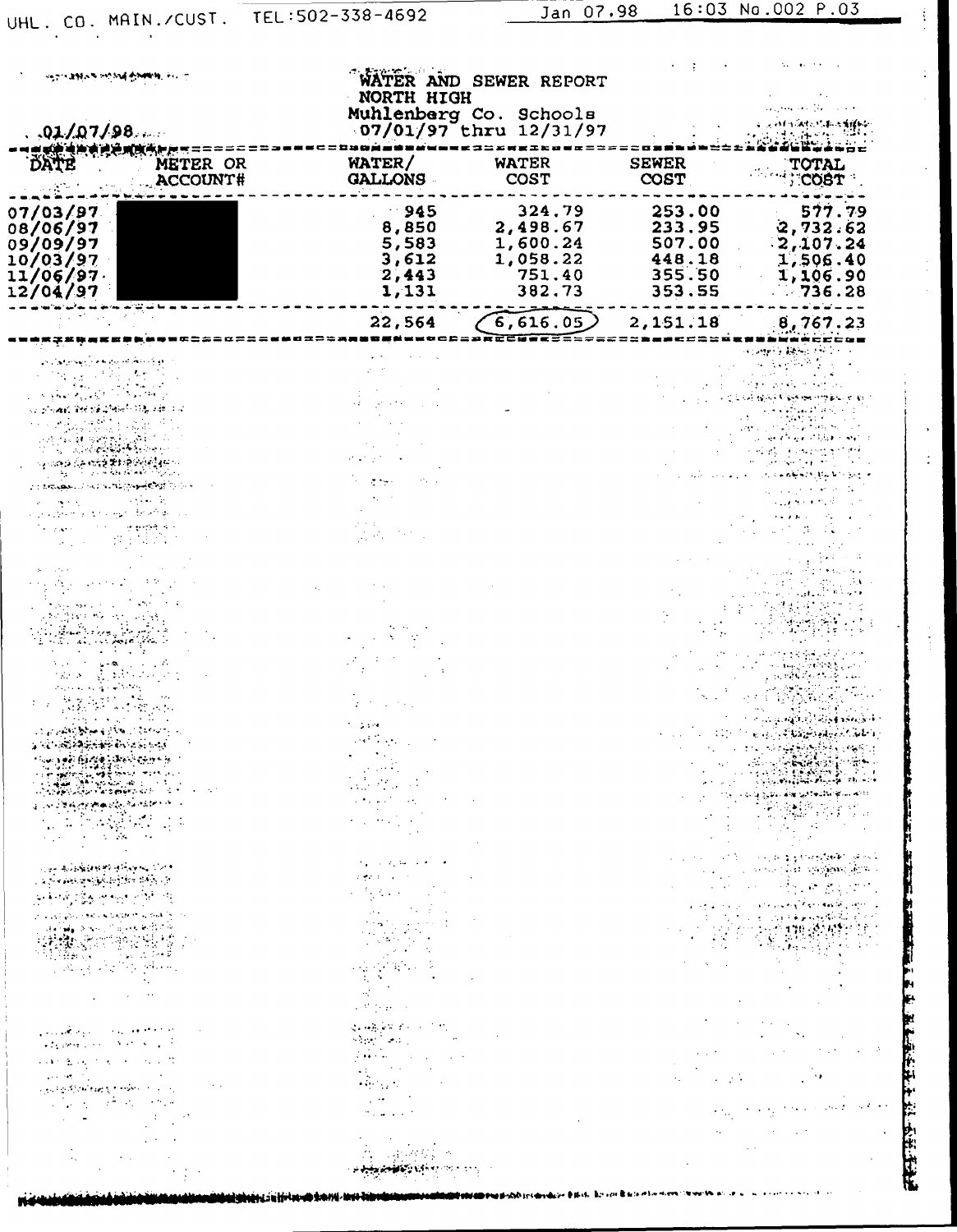上海 医阿尔伯氏病 医阿米里氏病的 医心理

| 01/07/98                                                             |                                                                                                                                                                                                                                                                                                                                                                                                                                                                                                                                                                                                                                                                                                                             | WATER AND SEWER REPORT<br>NORTH HIGH<br>Muhlenberg Co. Schools<br>01/01/97 thru 06/30/97                                                                                                                                                                                                                                                                                                                                                                                                                                                                              |                                                          |                                                          |                                                                                                                                                                                                                                                                                                                                                                                                                                                                                                                                                                                                                                                                                           |
|----------------------------------------------------------------------|-----------------------------------------------------------------------------------------------------------------------------------------------------------------------------------------------------------------------------------------------------------------------------------------------------------------------------------------------------------------------------------------------------------------------------------------------------------------------------------------------------------------------------------------------------------------------------------------------------------------------------------------------------------------------------------------------------------------------------|-----------------------------------------------------------------------------------------------------------------------------------------------------------------------------------------------------------------------------------------------------------------------------------------------------------------------------------------------------------------------------------------------------------------------------------------------------------------------------------------------------------------------------------------------------------------------|----------------------------------------------------------|----------------------------------------------------------|-------------------------------------------------------------------------------------------------------------------------------------------------------------------------------------------------------------------------------------------------------------------------------------------------------------------------------------------------------------------------------------------------------------------------------------------------------------------------------------------------------------------------------------------------------------------------------------------------------------------------------------------------------------------------------------------|
| <b>DATE</b>                                                          | METER OR<br>ACCOUNT#                                                                                                                                                                                                                                                                                                                                                                                                                                                                                                                                                                                                                                                                                                        | WATER/<br><b>GALLONS</b>                                                                                                                                                                                                                                                                                                                                                                                                                                                                                                                                              | <b>WATER</b><br>COST                                     | <b>SEWER</b><br>COST                                     | COBT <sup>.</sup>                                                                                                                                                                                                                                                                                                                                                                                                                                                                                                                                                                                                                                                                         |
| 01/06/97<br>02/11/97<br>03/07/97<br>04/03/97<br>05/09/97<br>06/06/97 |                                                                                                                                                                                                                                                                                                                                                                                                                                                                                                                                                                                                                                                                                                                             | 518<br>1,240<br>981<br>1,081<br>1,948<br>186                                                                                                                                                                                                                                                                                                                                                                                                                                                                                                                          | 207.37<br>405.92<br>334.69<br>362.19<br>600.62<br>454.04 | 266.22<br>236.58<br>279.31<br>281.11<br>250.30<br>269.93 | 473.59<br>.642.50<br>614.00<br>643.30<br>850.92<br>723.97                                                                                                                                                                                                                                                                                                                                                                                                                                                                                                                                                                                                                                 |
|                                                                      |                                                                                                                                                                                                                                                                                                                                                                                                                                                                                                                                                                                                                                                                                                                             | 5,954                                                                                                                                                                                                                                                                                                                                                                                                                                                                                                                                                                 | 2,364.83                                                 | 1,583.45                                                 | 3,948.28                                                                                                                                                                                                                                                                                                                                                                                                                                                                                                                                                                                                                                                                                  |
|                                                                      |                                                                                                                                                                                                                                                                                                                                                                                                                                                                                                                                                                                                                                                                                                                             |                                                                                                                                                                                                                                                                                                                                                                                                                                                                                                                                                                       |                                                          |                                                          |                                                                                                                                                                                                                                                                                                                                                                                                                                                                                                                                                                                                                                                                                           |
|                                                                      |                                                                                                                                                                                                                                                                                                                                                                                                                                                                                                                                                                                                                                                                                                                             |                                                                                                                                                                                                                                                                                                                                                                                                                                                                                                                                                                       |                                                          |                                                          |                                                                                                                                                                                                                                                                                                                                                                                                                                                                                                                                                                                                                                                                                           |
|                                                                      |                                                                                                                                                                                                                                                                                                                                                                                                                                                                                                                                                                                                                                                                                                                             |                                                                                                                                                                                                                                                                                                                                                                                                                                                                                                                                                                       |                                                          |                                                          |                                                                                                                                                                                                                                                                                                                                                                                                                                                                                                                                                                                                                                                                                           |
|                                                                      |                                                                                                                                                                                                                                                                                                                                                                                                                                                                                                                                                                                                                                                                                                                             |                                                                                                                                                                                                                                                                                                                                                                                                                                                                                                                                                                       |                                                          |                                                          |                                                                                                                                                                                                                                                                                                                                                                                                                                                                                                                                                                                                                                                                                           |
|                                                                      |                                                                                                                                                                                                                                                                                                                                                                                                                                                                                                                                                                                                                                                                                                                             |                                                                                                                                                                                                                                                                                                                                                                                                                                                                                                                                                                       |                                                          |                                                          |                                                                                                                                                                                                                                                                                                                                                                                                                                                                                                                                                                                                                                                                                           |
|                                                                      |                                                                                                                                                                                                                                                                                                                                                                                                                                                                                                                                                                                                                                                                                                                             |                                                                                                                                                                                                                                                                                                                                                                                                                                                                                                                                                                       |                                                          |                                                          |                                                                                                                                                                                                                                                                                                                                                                                                                                                                                                                                                                                                                                                                                           |
|                                                                      |                                                                                                                                                                                                                                                                                                                                                                                                                                                                                                                                                                                                                                                                                                                             |                                                                                                                                                                                                                                                                                                                                                                                                                                                                                                                                                                       |                                                          |                                                          |                                                                                                                                                                                                                                                                                                                                                                                                                                                                                                                                                                                                                                                                                           |
| وأبراءكم عمانة<br>المحادث ويواجها والمتعارف                          |                                                                                                                                                                                                                                                                                                                                                                                                                                                                                                                                                                                                                                                                                                                             |                                                                                                                                                                                                                                                                                                                                                                                                                                                                                                                                                                       |                                                          |                                                          |                                                                                                                                                                                                                                                                                                                                                                                                                                                                                                                                                                                                                                                                                           |
| والمستحيل والمتحافظة فالمحافظة والمتناوب                             |                                                                                                                                                                                                                                                                                                                                                                                                                                                                                                                                                                                                                                                                                                                             | <b>Service Control</b><br><b>SHANGER AND STREET</b><br>$\frac{1}{2} \left( \frac{1}{2} \right) \left( \frac{1}{2} \right) \left( \frac{1}{2} \right)$                                                                                                                                                                                                                                                                                                                                                                                                                 |                                                          |                                                          |                                                                                                                                                                                                                                                                                                                                                                                                                                                                                                                                                                                                                                                                                           |
| consideration of the state of                                        | a construction of the property of the<br>$\label{eq:2.1} \mathcal{L}=\mathcal{L}(\mathcal{L}(\mathcal{L}^{\mathcal{L}}))\cap \mathcal{L}(\mathcal{L}^{\mathcal{L}}(\mathcal{L}^{\mathcal{L}}(\mathcal{L}^{\mathcal{L}}))\cap \mathcal{H}^{\mathcal{L}}(\mathcal{L}^{\mathcal{L}})$<br>$\label{eq:1} \mathcal{L}_{\mathcal{A}}(\mathbf{w}) = \mathbf{p} \mathbf{p} - \mathbf{p} \mathbf{p} \mathbf{p} + \frac{1}{2} \frac{\partial \mathbf{p}}{\partial \mathbf{p}} \mathbf{p} + \frac{1}{2} \mathbf{p} \mathbf{p} \mathbf{p} + \frac{1}{2} \mathbf{p} \mathbf{p} \mathbf{p} + \frac{1}{2} \mathbf{p} \mathbf{p} \mathbf{p} + \frac{1}{2} \mathbf{p} \mathbf{p} \mathbf{p} + \frac{1}{2} \mathbf{p} \mathbf{p} \mathbf{p} +$ | $\label{eq:2.1} \frac{1}{2}\sum_{i=1}^n\frac{1}{2}\sum_{j=1}^n\frac{1}{2}\sum_{j=1}^n\frac{1}{2}\sum_{j=1}^n\frac{1}{2}\sum_{j=1}^n\frac{1}{2}\sum_{j=1}^n\frac{1}{2}\sum_{j=1}^n\frac{1}{2}\sum_{j=1}^n\frac{1}{2}\sum_{j=1}^n\frac{1}{2}\sum_{j=1}^n\frac{1}{2}\sum_{j=1}^n\frac{1}{2}\sum_{j=1}^n\frac{1}{2}\sum_{j=1}^n\frac{1}{2}\sum_{j=1}^n\$                                                                                                                                                                                                                  |                                                          |                                                          | 医水泥 医水杨酸盐 医梅毒 化硫酸盐<br>a a compositor de la provincia de la provincia de la provincia de la provincia de la provincia de la provincia<br>La provincia de la provincia de la provincia de la provincia de la provincia de la provincia de la provincia d                                                                                                                                                                                                                                                                                                                                                                                                                                    |
|                                                                      | र मार्ग के दूध रहे हैं हैं हैं<br>$\label{eq:2.1} \mathcal{L}_{\mathcal{A}}(x,y) = \frac{1}{2\pi i} \sum_{\substack{ \mathcal{A} \in \mathcal{A} \\ \mathcal{A} \in \mathcal{A} \\ \mathcal{A} \neq \mathcal{A}}} \mathcal{L}_{\mathcal{A}}(x,y) \mathcal{L}_{\mathcal{A}}(x,y) \mathcal{L}_{\mathcal{A}}(x,y)$                                                                                                                                                                                                                                                                                                                                                                                                             |                                                                                                                                                                                                                                                                                                                                                                                                                                                                                                                                                                       |                                                          |                                                          |                                                                                                                                                                                                                                                                                                                                                                                                                                                                                                                                                                                                                                                                                           |
|                                                                      | $\mathcal{L}_{\text{max}} = \frac{1}{2} \sum_{i=1}^{2} \mathcal{L}_{\text{max}}$                                                                                                                                                                                                                                                                                                                                                                                                                                                                                                                                                                                                                                            | $\mathcal{O}(\mathcal{O}(\log n))$ . The $\mathcal{O}(\log n)$<br>$\frac{1}{2} \int_{0}^{\infty} \frac{1}{\sqrt{2\pi}} \, \mathrm{d}x \, \mathrm{d}x$                                                                                                                                                                                                                                                                                                                                                                                                                 |                                                          |                                                          | $\label{eq:2.1} \begin{split} \mathcal{L}_{\text{max}}(\mathbf{r}) & = \mathcal{L}_{\text{max}}(\mathbf{r}) \mathcal{L}_{\text{max}}(\mathbf{r}) \\ & = \mathcal{L}_{\text{max}}(\mathbf{r}) \mathcal{L}_{\text{max}}(\mathbf{r}) \mathcal{L}_{\text{max}}(\mathbf{r}) \mathcal{L}_{\text{max}}(\mathbf{r}) \mathcal{L}_{\text{max}}(\mathbf{r}) \mathcal{L}_{\text{max}}(\mathbf{r}) \mathcal{L}_{\text{max}}(\mathbf{r}) \mathcal{L}_{\text{max}}(\mathbf{r}) \mathcal{L}_{\text{max}}(\mathbf$<br>$\mathcal{L}^{\mathcal{L}}(\mathcal{L}^{\mathcal{L}})$ and $\mathcal{L}^{\mathcal{L}}(\mathcal{L}^{\mathcal{L}})$ are the following the contributions of $\mathcal{L}^{\mathcal{L}}$ |
|                                                                      | $\label{eq:2} \begin{split} \mathcal{L}_{\text{max}} &= \frac{1}{2} \sum_{i=1}^{N} \mathcal{L}_{\text{max}} \left( \mathcal{L}_{\text{max}} \right) \,, \\ \mathcal{L}_{\text{max}} &= \frac{1}{2} \sum_{i=1}^{N} \mathcal{L}_{\text{max}} \left( \mathcal{L}_{\text{max}} \right) \,, \end{split}$                                                                                                                                                                                                                                                                                                                                                                                                                         | $\label{eq:2} \begin{split} \mathcal{F}^{\text{R}}_{\text{R}}(\mathbf{r}) = \mathcal{F}^{\text{R}}_{\text{R}}(\mathbf{r}) \mathcal{F}^{\text{R}}_{\text{R}}(\mathbf{r}) \,, \end{split}$                                                                                                                                                                                                                                                                                                                                                                              |                                                          |                                                          |                                                                                                                                                                                                                                                                                                                                                                                                                                                                                                                                                                                                                                                                                           |
|                                                                      | $\label{eq:2.1} \frac{1}{\sqrt{2}}\int_{\mathbb{R}^3}\frac{1}{\sqrt{2}}\left(\frac{1}{\sqrt{2}}\right)^2\left(\frac{1}{\sqrt{2}}\right)^2\left(\frac{1}{\sqrt{2}}\right)^2\left(\frac{1}{\sqrt{2}}\right)^2\left(\frac{1}{\sqrt{2}}\right)^2.$                                                                                                                                                                                                                                                                                                                                                                                                                                                                              | $\label{eq:2} \mathcal{L}(\mathbf{q},\mathbf{q},\mathbf{q},\mathbf{q}) = \mathcal{L}(\mathbf{q},\mathbf{q})$                                                                                                                                                                                                                                                                                                                                                                                                                                                          |                                                          |                                                          |                                                                                                                                                                                                                                                                                                                                                                                                                                                                                                                                                                                                                                                                                           |
|                                                                      | $\mathcal{A}(\mathcal{L})$ and $\mathcal{L}(\mathcal{L})$ and $\mathcal{L}(\mathcal{L})$ is a function of $\mathcal{L}(\mathcal{L})$<br>a <b>szloveni</b> k (a szlovenik program szlov                                                                                                                                                                                                                                                                                                                                                                                                                                                                                                                                      | 정부 아이들이 있다.<br><b>In the political Convertibility</b><br>机转换机 化对称分析 化分<br>$\label{eq:2.1} \frac{\partial}{\partial t} \frac{\partial}{\partial t} \frac{\partial}{\partial t} \frac{\partial}{\partial x} = \frac{\partial}{\partial x} \frac{\partial}{\partial x} \frac{\partial}{\partial x} + \frac{\partial}{\partial x} \frac{\partial}{\partial x} \frac{\partial}{\partial x}$                                                                                                                                                                                | <b>Contractor</b>                                        |                                                          |                                                                                                                                                                                                                                                                                                                                                                                                                                                                                                                                                                                                                                                                                           |
|                                                                      | <b>CALIFORNIA PRODUCTS</b><br><b>STARBOOK POLKER COLLECTION</b><br><b>Contract</b>                                                                                                                                                                                                                                                                                                                                                                                                                                                                                                                                                                                                                                          | a constantino de la constitución                                                                                                                                                                                                                                                                                                                                                                                                                                                                                                                                      |                                                          |                                                          | $\mathcal{L}_{\text{max}}$ and $\mathcal{L}_{\text{max}}$ and $\mathcal{L}_{\text{max}}$ and $\mathcal{L}_{\text{max}}$                                                                                                                                                                                                                                                                                                                                                                                                                                                                                                                                                                   |
|                                                                      | $\label{eq:4} \mathcal{L}(\mathbf{z},\mathbf{z}) = \mathcal{L}(\mathbf{z},\mathbf{z}) + \mathcal{L}(\mathbf{z},\mathbf{z}) = 0.$<br>a sa babba na babba na sa sa barangan na barangan na barangan na barangan na barangan na barangan na barangan<br>Kanadan na barangan na barangan na barangan na barangan na barangan na barangan na barangan na barangan na bar                                                                                                                                                                                                                                                                                                                                                         | $\frac{1}{2} \left( \frac{1}{2} \right)^2$<br>and a family and a series of the series.<br>All the series of the series of the series of the series of the series of the series of the series of the series<br>$\frac{1}{2\sqrt{2}}\sum_{i=1}^n\sum_{j=1}^n\frac{1}{2\sqrt{2}}\sum_{j=1}^n\frac{1}{2\sqrt{2}}\sum_{j=1}^n\frac{1}{2\sqrt{2}}\sum_{j=1}^n\frac{1}{2\sqrt{2}}\sum_{j=1}^n\frac{1}{2\sqrt{2}}\sum_{j=1}^n\frac{1}{2\sqrt{2}}\sum_{j=1}^n\frac{1}{2\sqrt{2}}\sum_{j=1}^n\frac{1}{2\sqrt{2}}\sum_{j=1}^n\frac{1}{2\sqrt{2}}\sum_{j=1}^n\frac{1}{2\sqrt{2}}$ |                                                          |                                                          |                                                                                                                                                                                                                                                                                                                                                                                                                                                                                                                                                                                                                                                                                           |
|                                                                      |                                                                                                                                                                                                                                                                                                                                                                                                                                                                                                                                                                                                                                                                                                                             | <b>Charles Communications</b>                                                                                                                                                                                                                                                                                                                                                                                                                                                                                                                                         |                                                          |                                                          |                                                                                                                                                                                                                                                                                                                                                                                                                                                                                                                                                                                                                                                                                           |

**1981-1-0 CPI SER SER DE COMBINANT DE LA CONSTANTIA DE LA CONSTANTIA DE LA CONSTANTIA DE LA CONSTANTIA DE LA CO**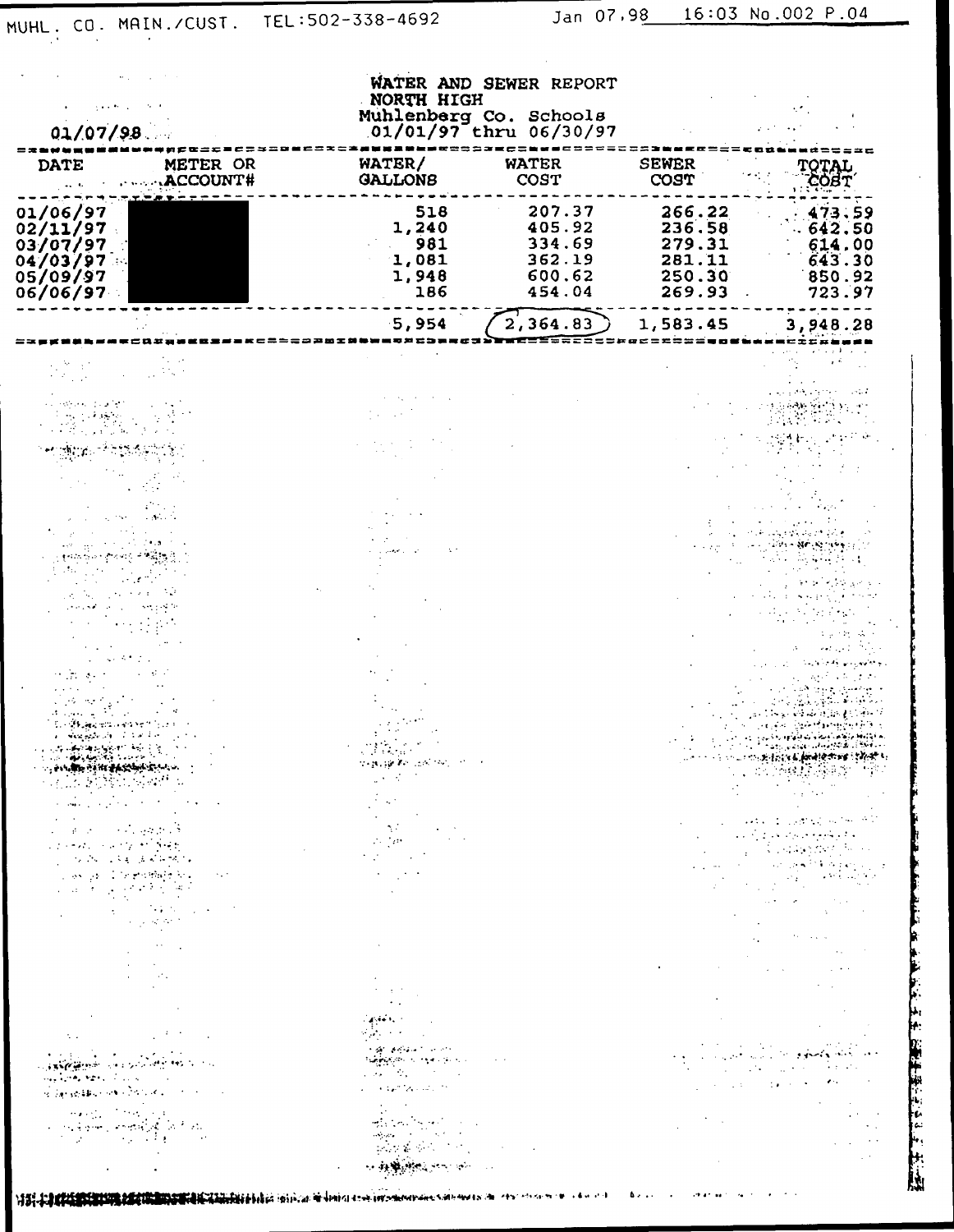**化分配法 全球系统 无情的 化单位** 

| <b>MAY BE STATE IN THE REPORT OF THE CALL AND</b>                                                                                                                                                                                                                                                                                                                                                                                                                                                                                                                                                                                                                                                                                                                                                                                                                                                                                                                                                                                                                                                                                                                                                                                                                                                                                                                                                                                                                                                                                                                                                                                                                                                                                                                                                                                                                                                                                                  |                                                                                                                                                                                                                                                                                                                                                    | <b>SOUTH HIGH</b>                                                                                                                                                                                                                                                                                                                                                                                                                                                                                                                                                                                                                                                                                                                                                                                                                                                                                                                                                                                                                                                                                                                                                                                                                                                                                                                                                                                                               | WATER AND SEWER REPORT                                     | and a state of the                                                                                                                                                                                                                                     |                                                                                                                                                                                                                                                                                                                                                                                                                                                                                                                                                                                                                                                                                                                                                                                                                                                                                                                                                                                                                                                                                                                                                                                                                                                                                                                                                                                                                                                                                                                       |  |
|----------------------------------------------------------------------------------------------------------------------------------------------------------------------------------------------------------------------------------------------------------------------------------------------------------------------------------------------------------------------------------------------------------------------------------------------------------------------------------------------------------------------------------------------------------------------------------------------------------------------------------------------------------------------------------------------------------------------------------------------------------------------------------------------------------------------------------------------------------------------------------------------------------------------------------------------------------------------------------------------------------------------------------------------------------------------------------------------------------------------------------------------------------------------------------------------------------------------------------------------------------------------------------------------------------------------------------------------------------------------------------------------------------------------------------------------------------------------------------------------------------------------------------------------------------------------------------------------------------------------------------------------------------------------------------------------------------------------------------------------------------------------------------------------------------------------------------------------------------------------------------------------------------------------------------------------------|----------------------------------------------------------------------------------------------------------------------------------------------------------------------------------------------------------------------------------------------------------------------------------------------------------------------------------------------------|---------------------------------------------------------------------------------------------------------------------------------------------------------------------------------------------------------------------------------------------------------------------------------------------------------------------------------------------------------------------------------------------------------------------------------------------------------------------------------------------------------------------------------------------------------------------------------------------------------------------------------------------------------------------------------------------------------------------------------------------------------------------------------------------------------------------------------------------------------------------------------------------------------------------------------------------------------------------------------------------------------------------------------------------------------------------------------------------------------------------------------------------------------------------------------------------------------------------------------------------------------------------------------------------------------------------------------------------------------------------------------------------------------------------------------|------------------------------------------------------------|--------------------------------------------------------------------------------------------------------------------------------------------------------------------------------------------------------------------------------------------------------|-----------------------------------------------------------------------------------------------------------------------------------------------------------------------------------------------------------------------------------------------------------------------------------------------------------------------------------------------------------------------------------------------------------------------------------------------------------------------------------------------------------------------------------------------------------------------------------------------------------------------------------------------------------------------------------------------------------------------------------------------------------------------------------------------------------------------------------------------------------------------------------------------------------------------------------------------------------------------------------------------------------------------------------------------------------------------------------------------------------------------------------------------------------------------------------------------------------------------------------------------------------------------------------------------------------------------------------------------------------------------------------------------------------------------------------------------------------------------------------------------------------------------|--|
| 01/07/98                                                                                                                                                                                                                                                                                                                                                                                                                                                                                                                                                                                                                                                                                                                                                                                                                                                                                                                                                                                                                                                                                                                                                                                                                                                                                                                                                                                                                                                                                                                                                                                                                                                                                                                                                                                                                                                                                                                                           |                                                                                                                                                                                                                                                                                                                                                    |                                                                                                                                                                                                                                                                                                                                                                                                                                                                                                                                                                                                                                                                                                                                                                                                                                                                                                                                                                                                                                                                                                                                                                                                                                                                                                                                                                                                                                 | Muhlenberg Co. Schools<br>01/01/97 thru 06/30/97           |                                                                                                                                                                                                                                                        |                                                                                                                                                                                                                                                                                                                                                                                                                                                                                                                                                                                                                                                                                                                                                                                                                                                                                                                                                                                                                                                                                                                                                                                                                                                                                                                                                                                                                                                                                                                       |  |
| DATE.<br><b>CONTRACT</b>                                                                                                                                                                                                                                                                                                                                                                                                                                                                                                                                                                                                                                                                                                                                                                                                                                                                                                                                                                                                                                                                                                                                                                                                                                                                                                                                                                                                                                                                                                                                                                                                                                                                                                                                                                                                                                                                                                                           | METER OR<br>ACCOUNT#                                                                                                                                                                                                                                                                                                                               | WATER/<br><b>GALLONS</b>                                                                                                                                                                                                                                                                                                                                                                                                                                                                                                                                                                                                                                                                                                                                                                                                                                                                                                                                                                                                                                                                                                                                                                                                                                                                                                                                                                                                        | <b>WATER</b><br>COST                                       | <b>SEWER</b><br><b>COST</b>                                                                                                                                                                                                                            | <b>TOTAL</b><br>COST                                                                                                                                                                                                                                                                                                                                                                                                                                                                                                                                                                                                                                                                                                                                                                                                                                                                                                                                                                                                                                                                                                                                                                                                                                                                                                                                                                                                                                                                                                  |  |
| 01/23/97<br>02/24/97<br>03/24/97<br>04/28/97<br>05/27/97<br>06/24/97                                                                                                                                                                                                                                                                                                                                                                                                                                                                                                                                                                                                                                                                                                                                                                                                                                                                                                                                                                                                                                                                                                                                                                                                                                                                                                                                                                                                                                                                                                                                                                                                                                                                                                                                                                                                                                                                               |                                                                                                                                                                                                                                                                                                                                                    | 1,674<br>1,510<br>2,075<br>1,557<br>148                                                                                                                                                                                                                                                                                                                                                                                                                                                                                                                                                                                                                                                                                                                                                                                                                                                                                                                                                                                                                                                                                                                                                                                                                                                                                                                                                                                         | 525.27<br>$-15.12$<br>465.05<br>635.55<br>493.09<br>249.17 | 266.22<br>236.58<br>279.31<br>281.11<br>250.30<br>269.93                                                                                                                                                                                               | 791.49<br>221.46<br>744.36<br>916.66<br>743.39<br>519.10                                                                                                                                                                                                                                                                                                                                                                                                                                                                                                                                                                                                                                                                                                                                                                                                                                                                                                                                                                                                                                                                                                                                                                                                                                                                                                                                                                                                                                                              |  |
|                                                                                                                                                                                                                                                                                                                                                                                                                                                                                                                                                                                                                                                                                                                                                                                                                                                                                                                                                                                                                                                                                                                                                                                                                                                                                                                                                                                                                                                                                                                                                                                                                                                                                                                                                                                                                                                                                                                                                    |                                                                                                                                                                                                                                                                                                                                                    | 6,964                                                                                                                                                                                                                                                                                                                                                                                                                                                                                                                                                                                                                                                                                                                                                                                                                                                                                                                                                                                                                                                                                                                                                                                                                                                                                                                                                                                                                           | 2,353.01                                                   | 1,583.45                                                                                                                                                                                                                                               | 3,936.46                                                                                                                                                                                                                                                                                                                                                                                                                                                                                                                                                                                                                                                                                                                                                                                                                                                                                                                                                                                                                                                                                                                                                                                                                                                                                                                                                                                                                                                                                                              |  |
| 的现在分词再次拿出 网络人名英格兰人<br>e na mezhoù ar<br>$\mathcal{O}(\mathcal{O}_\mathcal{C})$ , $\mathcal{O}(\mathcal{O}_\mathcal{C})$ , $\mathcal{O}(\mathcal{O}_\mathcal{C})$<br>as a sample was pro-<br>an an C<br>الموارد والمتعارف والمتوارد<br>$\bullet$ , and $\bullet$ , and $\bullet$ , and $\bullet$<br>e i granda dosa este te<br>$\left\langle \mathbf{x}_{t+1}, \ldots, \mathbf{x}_{t+1}, \ldots, \mathbf{x}_{t} \right\rangle$ for $\mathcal{D}_{\mathcal{A}}$<br>$\mathcal{L}_{\mathcal{A},\mathcal{B}}$ , we define the contribution of $\mathcal{A}$<br>control and process to the<br>فالمحادث المستوفرات ويفرق                                                                                                                                                                                                                                                                                                                                                                                                                                                                                                                                                                                                                                                                                                                                                                                                                                                                                                                                                                                                                                                                                                                                                                                                                                                                                                                                  | <b>Service</b> Story<br>and the control                                                                                                                                                                                                                                                                                                            | $\mathcal{L}_{\mathcal{L}}$<br>as 1985 for all                                                                                                                                                                                                                                                                                                                                                                                                                                                                                                                                                                                                                                                                                                                                                                                                                                                                                                                                                                                                                                                                                                                                                                                                                                                                                                                                                                                  |                                                            |                                                                                                                                                                                                                                                        | victory and money<br>in and copyright that<br>Special Security<br>والحاموه والمتبايع والارتياب<br>state of the experimental<br>a politica de la facta de la construction de la construction de la construction de la construction d<br>and the states of the sea<br>والمعادل وأعوج الموارد والمتار<br>the part of the<br>计可分布 机自动工人<br>and the state with<br>$\omega_{\rm{eff}}$ , we see the second field $\omega_{\rm{eff}}$ ,                                                                                                                                                                                                                                                                                                                                                                                                                                                                                                                                                                                                                                                                                                                                                                                                                                                                                                                                                                                                                                                                                      |  |
| $\mathcal{O}(2\pi\epsilon^2)$ , and $\mathcal{O}(2\pi\epsilon^2)$ , and $\mathcal{O}(2\pi\epsilon^2)$ , $\mathcal{O}(2\pi\epsilon^2)$<br>$\mathcal{L}^{\mathcal{L}}(\mathcal{L}^{\mathcal{L}})$ and $\mathcal{L}^{\mathcal{L}}(\mathcal{L}^{\mathcal{L}})$ and $\mathcal{L}^{\mathcal{L}}(\mathcal{L}^{\mathcal{L}})$<br>$\mathcal{L}(\mathbf{q})$ . As we can also be a set of $\mathcal{L}(\mathbf{q})$<br>$\mathcal{L}_{\text{max}}$ , where $\mathcal{L}_{\text{max}}$ and $\mathcal{L}_{\text{max}}$<br>والمحكم والمتعارضة المعارية المتحدث والمتناوب<br>$\mathcal{A}^{\mathcal{A}}$ and $\mathcal{A}^{\mathcal{A}}$ are $\mathcal{A}^{\mathcal{A}}$ . In the $\mathcal{A}^{\mathcal{A}}$<br>$\mathcal{L}(\mathcal{A})$ , where $\mathcal{L}(\mathcal{A})$ is a function of $\mathcal{A}$<br>$\label{eq:2.1} \frac{1}{2} \left( \frac{1}{2} \left( \frac{1}{2} \right) \right) \left( \frac{1}{2} \left( \frac{1}{2} \right) \right) \left( \frac{1}{2} \left( \frac{1}{2} \right) \right) \left( \frac{1}{2} \left( \frac{1}{2} \right) \right) \left( \frac{1}{2} \right) \left( \frac{1}{2} \right) \left( \frac{1}{2} \right) \left( \frac{1}{2} \right) \left( \frac{1}{2} \right) \left( \frac{1}{2} \right) \left( \frac{1}{2} \right) \left( \frac{1}{2$<br>caster of the construction<br>$\sim$ 10 $\Delta$ , and 10 $\sim$ 10 $\%$<br>$\label{eq:2} \mathcal{L}_{\mathbf{A}}(\mathbf{x}) = \mathcal{L}_{\mathbf{A}}(\mathbf{x}) \mathcal{L}_{\mathbf{A}}(\mathbf{x}) = \mathcal{L}_{\mathbf{A}}(\mathbf{x}) \mathcal{L}_{\mathbf{A}}(\mathbf{x})$<br>$\mathcal{A}^{\mathcal{A}}$ and $\mathcal{A}^{\mathcal{A}}$ are the set of $\mathcal{A}$<br>$\mathcal{O}(\mathcal{O}(\log n))$ . The set of $\mathcal{O}(\log n)$<br>$\mathcal{O}(1)$ and $\mathcal{O}(1)$ . And $\mathcal{O}(1)$ , $\mathcal{O}(1)$<br>$\mathcal{L}(\mathbf{x}) = \mathcal{L}(\mathbf{x})$ , where $\mathcal{L}(\mathbf{x})$ is the $\mathcal{L}(\mathbf{x})$ | $\mathcal{L}(\mathcal{A})$ and $\mathcal{L}(\mathcal{A})$ is the contribution of the $\mathcal{L}(\mathcal{A})$                                                                                                                                                                                                                                    | $\mathcal{O}(\mathbb{Z}^2)$ and $\mathcal{O}(\mathbb{Z}^2)$<br>$\mathcal{O}(\mathcal{A})$ , we can also also also also also also also<br>$\label{eq:2} \mathcal{L}_{\mathcal{A}}(\mathcal{A}) = \mathcal{L}_{\mathcal{A}}(\mathcal{A}) \mathcal{L}_{\mathcal{A}}(\mathcal{A})$<br>$\label{eq:2.1} \mathcal{L}(\mathcal{L}^{\text{max}}_{\mathcal{L}}(\mathcal{L}^{\text{max}}_{\mathcal{L}}),\mathcal{L}^{\text{max}}_{\mathcal{L}}(\mathcal{L}^{\text{max}}_{\mathcal{L}}))$<br>$\mathcal{O}(\mathcal{N}(\mathcal{F}))$ , where $\mathcal{O}(\mathcal{F})$ is the $\mathcal{O}(\mathcal{F})$<br>$\mathcal{L}_{\mathcal{A}}$ and $\mathcal{L}_{\mathcal{A}}$ are the set of the set of the set of $\mathcal{L}_{\mathcal{A}}$<br>$\mathcal{O}(\mathcal{O}(2n))$ . The set of the set of $\mathcal{O}(\mathcal{O}(n))$                                                                                                                                                                                                                                                                                                                                                                                                                                                                                                                                                                                                           |                                                            | and a state<br>$\mathcal{O}(\mathbb{R}^n)$ . The contribution of the contribution of the contribution of the contribution of the contribution of the contribution of the contribution of the contribution of the contribution of the contribution of t | $\mathcal{A}=\{x\in\mathcal{A}: x\in\mathcal{A}\}$ with $\mathcal{A}=\mathcal{A}$ , $\mathcal{A}=\mathcal{A}$<br>$\label{eq:2.1} \mathcal{L}(\mathcal{L}^{\mathcal{L}}(\mathcal{L}^{\mathcal{L}}(\mathcal{L}^{\mathcal{L}}(\mathcal{L}^{\mathcal{L}}(\mathcal{L}^{\mathcal{L}}(\mathcal{L}^{\mathcal{L}}(\mathcal{L}^{\mathcal{L}}(\mathcal{L}^{\mathcal{L}}(\mathcal{L}^{\mathcal{L}}(\mathcal{L}^{\mathcal{L}}(\mathcal{L}^{\mathcal{L}}(\mathcal{L}^{\mathcal{L}}(\mathcal{L}^{\mathcal{L}}(\mathcal{L}^{\mathcal{L}}(\mathcal{L}^{\mathcal{L}}(\mathcal{L}^{\mathcal$<br>化二氯化二氯化物 计数据文件编码 机分布<br>$\label{eq:2} \mathcal{L}_{\mathcal{A}}(\mathcal{A}) = \mathcal{L}_{\mathcal{A}}(\mathcal{A}) \mathcal{L}_{\mathcal{A}}(\mathcal{A})$<br>$\mathcal{L}_{\mathcal{A}}$ , where $\mathcal{L}_{\mathcal{A}}$ is the set of $\mathcal{A}$<br>$\mathcal{L}_{\text{max}} \in \mathbb{C}^{n \times n} \times \mathbb{R}$ .<br>$\mathcal{L}^{\mathcal{L}}(\mathcal{L}^{\mathcal{L}})$ is the function of the $\mathcal{L}^{\mathcal{L}}(\mathcal{L}^{\mathcal{L}})$<br>$\mathcal{L}^{\mathcal{L}}$ and $\mathcal{L}^{\mathcal{L}}$ are $\mathcal{L}^{\mathcal{L}}$ . The set of $\mathcal{L}^{\mathcal{L}}$<br>$\sim$ 100 km km s $^{-1}$ and $\sim$<br>$\sim 10^{-1}$ and $\sim 10^{-1}$ and $\sim 10^{-1}$<br>$\mathcal{L}_{\mathcal{A}}$ is a sequence of the $\mathcal{L}_{\mathcal{A}}$<br>$\mathcal{L}^{\text{max}}_{\text{max}}$ and $\mathcal{L}^{\text{max}}_{\text{max}}$<br>contract and a series of the State |  |
| $\alpha = \frac{1}{2}$ , and the second contribution $\alpha$<br>والمحارب المتعارف المعقب المكونة والمعواري<br>$\mathcal{O}_\mathbf{p}$ is the second contribution of $\mathcal{O}_\mathbf{p}$                                                                                                                                                                                                                                                                                                                                                                                                                                                                                                                                                                                                                                                                                                                                                                                                                                                                                                                                                                                                                                                                                                                                                                                                                                                                                                                                                                                                                                                                                                                                                                                                                                                                                                                                                     | $\mathcal{A}$ and $\mathcal{A}$ are defined as $\mathcal{A}$ . In the $\mathcal{A}$<br>$\label{eq:1} \mathcal{L}_{\text{max}} = \frac{1}{2} \sum_{i=1}^{N} \mathcal{L}_{\text{max}} \left( \mathcal{L}_{\text{max}} \left( \mathcal{L}_{\text{max}} \right) \right) \left( \mathcal{L}_{\text{max}} \right)$                                       | $\label{eq:2.1} \begin{split} \mathbf{z} &\in \mathbb{R}^{n}\times \mathbb{R}^{n}\times \mathbb{R}^{n}\times \mathbb{R}^{n}\times \mathbb{R}^{n}\times \mathbb{R}^{n}\times \mathbb{R}^{n}\times \mathbb{R}^{n}\times \mathbb{R}^{n}\times \mathbb{R}^{n}\times \mathbb{R}^{n}\times \mathbb{R}^{n}\times \mathbb{R}^{n}\times \mathbb{R}^{n}\times \mathbb{R}^{n}\times \mathbb{R}^{n}\times \mathbb{R}^{n}\times \mathbb{R}^{n}\times \mathbb{R}^{n}\times \mathbb{R}^{$<br>$\label{eq:Ricci} \begin{array}{l} \mathbf{d} \mathbf{Q} \mathbf{d} \mathbf{d} \mathbf{d} \mathbf{d} \mathbf{d} \mathbf{d} \mathbf{d} \mathbf{d} \mathbf{d} \mathbf{d} \mathbf{d} \mathbf{d} \mathbf{d} \mathbf{d} \mathbf{d} \mathbf{d} \mathbf{d} \mathbf{d} \mathbf{d} \mathbf{d} \mathbf{d} \mathbf{d} \mathbf{d} \mathbf{d} \mathbf{d} \mathbf{d} \mathbf{d} \mathbf{d} \mathbf{d} \mathbf{d} \mathbf{d} \mathbf{d}$<br>a politik kongres e politik e servere e servere e servere e politik e politik e politik e politik e politik e<br>E politik e politik e politik e politik e politik e politik e politik e politik e politik e politik e politik<br>de <del>presen</del> ta de la componenta<br>Altres de la componenta de la componenta del proposto de la componenta del proposto de la componenta del propos<br>Altre de la componenta de la componenta de la componenta de la componenta de la<br><b>Sun contentibus consumers</b> |                                                            |                                                                                                                                                                                                                                                        | $\label{eq:2} \begin{split} \mathcal{L}_{\text{eff}}(\mathbf{r}) = \mathcal{L}_{\text{eff}}(\mathbf{r}) + \mathcal{L}_{\text{eff}}(\mathbf{r}) \mathcal{L}_{\text{eff}}(\mathbf{r}) \\ \mathcal{L}_{\text{eff}}(\mathbf{r}) = \mathcal{L}_{\text{eff}}(\mathbf{r}) + \mathcal{L}_{\text{eff}}(\mathbf{r}) \mathcal{L}_{\text{eff}}(\mathbf{r}) \end{split}$<br>しょうしゃ しょうようほかい わやめの<br>the contract of the contract of the contract of<br>$\sim 10^{-10}$ , $\sim 10^{10}$ , $\sim 10^{10}$ , $\sim 10^{10}$<br>$\Delta \mathcal{L} = \mathcal{L} \mathcal{L} \mathcal{L} \mathcal{L} \mathcal{L} \mathcal{L} \mathcal{L} \mathcal{L}$<br>$\sim 1.8$ Mpc $\sim 10^{-10}$                                                                                                                                                                                                                                                                                                                                                                                                                                                                                                                                                                                                                                                                                                                                                                                                                                               |  |
|                                                                                                                                                                                                                                                                                                                                                                                                                                                                                                                                                                                                                                                                                                                                                                                                                                                                                                                                                                                                                                                                                                                                                                                                                                                                                                                                                                                                                                                                                                                                                                                                                                                                                                                                                                                                                                                                                                                                                    | $\label{eq:2.1} \sum_{i=1}^n \sum_{j=1}^n \frac{1}{j!} \sum_{j=1}^n \sum_{j=1}^n \frac{1}{j!} \sum_{j=1}^n \frac{1}{j!} \sum_{j=1}^n \frac{1}{j!} \sum_{j=1}^n \frac{1}{j!} \sum_{j=1}^n \frac{1}{j!} \sum_{j=1}^n \frac{1}{j!} \sum_{j=1}^n \frac{1}{j!} \sum_{j=1}^n \frac{1}{j!} \sum_{j=1}^n \frac{1}{j!} \sum_{j=1}^n \frac{1}{j!} \sum_{j=1$ | သည်ရှိရေး မြန်မာရေး ရေးများ (၂၂၂၂)<br>(၁) (အမျိုးရေး ရေးများ (၂၂၁၂)                                                                                                                                                                                                                                                                                                                                                                                                                                                                                                                                                                                                                                                                                                                                                                                                                                                                                                                                                                                                                                                                                                                                                                                                                                                                                                                                                             |                                                            |                                                                                                                                                                                                                                                        |                                                                                                                                                                                                                                                                                                                                                                                                                                                                                                                                                                                                                                                                                                                                                                                                                                                                                                                                                                                                                                                                                                                                                                                                                                                                                                                                                                                                                                                                                                                       |  |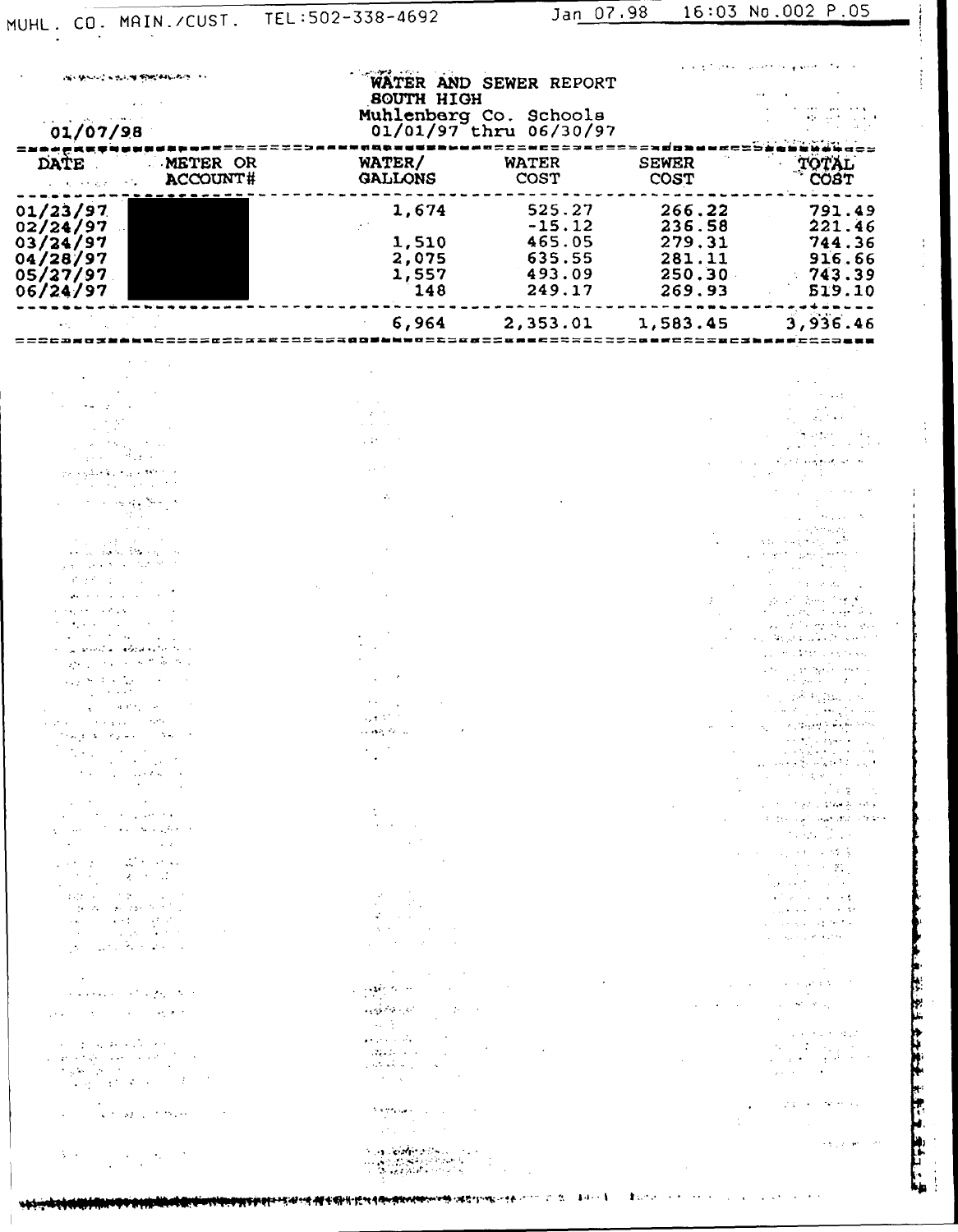Lexington, Kentucky 40546

RESIDENT INSTRUCTION AGRICULTURAL EXPERIMENT STATION COOPERATIVE EXTENSION SERVICE



### **COOPERATIVE EXTENSION SERVICE**

REPLY TO:

Muhlenberg County Extension Office PO Box 199 Greenville, KY 42345

Muhlenberg County Water District PO Box 348 Greenville, KY 42345

Dear Board of Commissioners:

On behalf of the Muhlenberg County Extension Service District Board <sup>I</sup> am sending this letter to once again request an adjustment in the proposed monthly billing for water service for the new Extension building. As stated earlier, the predominant need for a three inch meter was to provide adequate pressure for a fire protection system. It is our contingency that we will never need the amount of water that can be provided by a three inch meter, thus we should not be charged for such usage. It appears to us that we should be billed only for that amount which we use.

We appreciate the suggestion of using the double check valve system but the costs associated with this is not within our budget. After speaking with Jerry Wuetcher of The Public Service Commission, we realize that there are two other routes. The first involves a contract which does allow local water districts to have special agreements with their customers involving rates. The second method involves filing a complaint with The Public Service Commission to present a just cause for a rate adjustment. We hope to achieve our goal of a special contract.

We have purchased all materials and provided all labor necessary to run our line from your main line and we will be purchasing the three inch water meter from you as well. It is our understanding that you are responsible only for installing the meter and maintaining the line to the meter which was preexisting except for that part which runs under the Powderly-Wilcox Road, thus your district did not have nor will have extraordinary costs associated with this installation. After speaking with Larry Reno, we learned that there would also be an annual inspection for the three inch meter which would be considered a maintenance cost for the water district. We are also aware of your cost associated with purchasing water from Central City and we realize the markup needed for you to remain profitable. With these things in mind, we hope that we can work this out such that it is beneficial to both parties involved.

Sincerely,

Ornell Simpson

Darrell Simpson County Extension Agent for Agriculture

Educational programs of the Kentucky Cooperative Extension Service serve all people regardless of race, color, age. sex, religion, disability, or national origin. UNIVERSITY OF KENTUCKY, KENTUCKY STATE UNIVERSITY, U.S. DEPARTMENT OF AGRICULTURE. AND KENTUCKY COUNTIES, COOPERATING